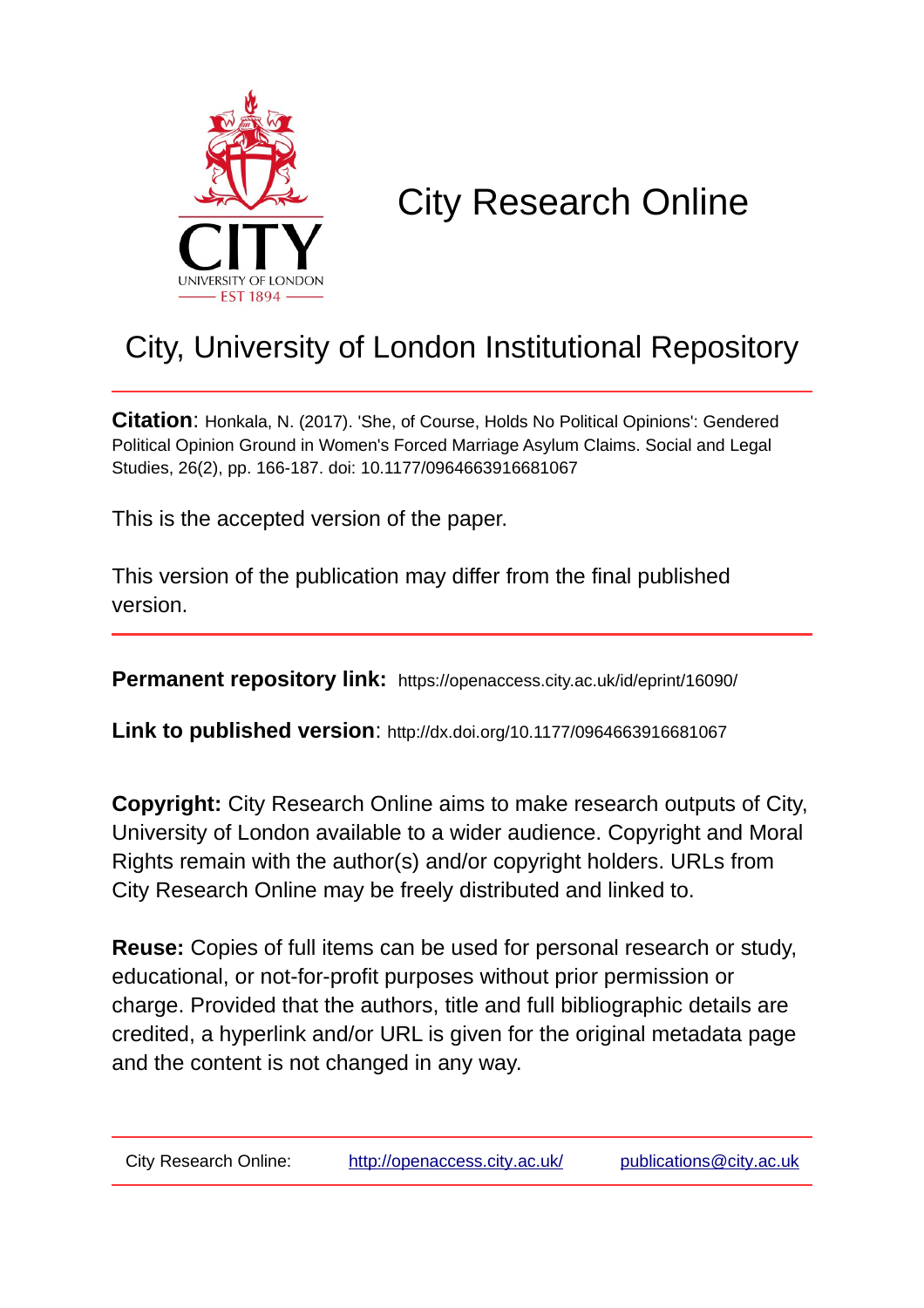### **'She, of Course, Holds No Political Opinions': Gendered Political Opinion Ground in Women's Forced Marriage Asylum Claims**

#### **Abstract**

Women continue to face challenges in having their asylum claims recognised under the Refugee Convention. This is to a significant extent due to the ways in which the Convention is applied to women's claims, and is particularly the case in gender-based persecution claims. While there have been important advances in the field of gender and refugee law, contributing to an improved understanding of the relevance of gender within international refugee law, there remains a need for more gender-sensitive interpretations of the Convention. This article critiques the ways in which the political opinion ground of the Refugee Convention has been applied to some women's forced marriage claims in the UK. Women's gender-based persecution claims are often categorised under the membership of a particular social group ground and the political opinion ground remains an underused and narrowly interpreted category. Drawing on feminist critiques, it is argued that this demonstrates an underlying gendered politics, and that the political opinion ground can indeed be relevant to women's asylum claims involving forced marriage. Women's resistance to their gendered oppression in the form of forced marriage should be seen as a valid expression of their political opinion and agency.

#### **Key Words**

Forced marriage, gender and asylum, refugee law, political opinion ground, feminism, adjudication

#### **Introduction**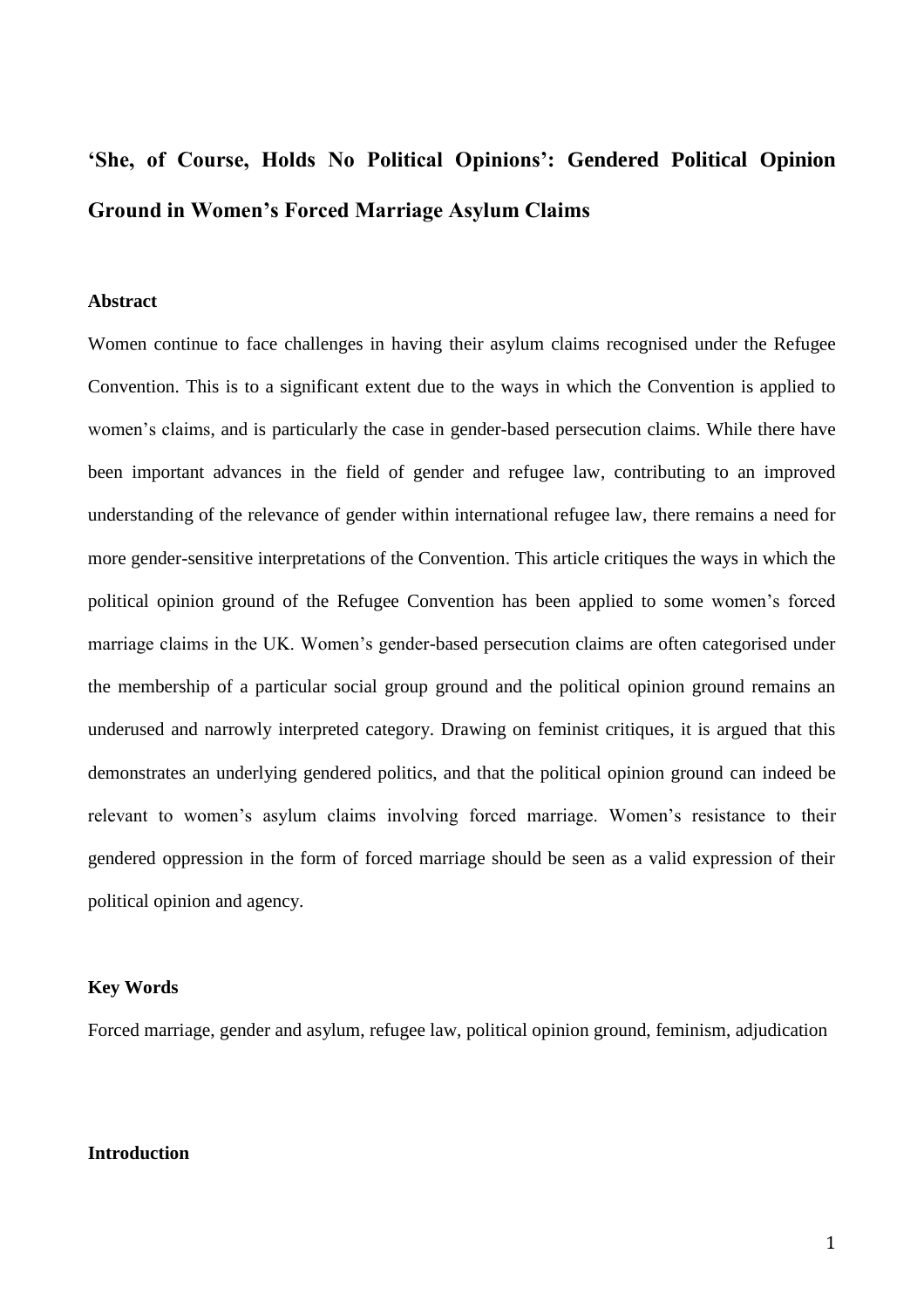Although in the original text of the Refugee Convention gender was explicitly excluded as a ground for persecution justifying the granting of refugee status, significant advances have been made in recognising the relevance of gender in relation to refugee law. When the Refugee Convention was drafted, gender was discussed only once and the suggestion by a Yugoslav delegate to include the category of sex in the non-discrimination Article 3 was quickly rejected (Spijkerboer 2000: 1). The approach at the time was exemplified by the British delegate's pronouncement 'that the equality of the sexes was a matter for national legislation' (2000: 1). The Chairman of the drafting conference, UN High Commissioner for Refugees van Heuven Goedhart, strongly doubted that there would ever be any refugee cases on account of sex (2000: 1). From the time of the adoption of the Convention till around 1980s, the specific gender-based concerns of asylum-seeker women mostly remained invisible.

It is largely due to NGOs, feminist activists and academics that this invisibility of genderbased concerns of asylum-seeker women has been exposed and brought on to the agenda (Edwards, 2010: 22). Feminists have been critiquing the supposed gender neutrality of the refugee definition for decades (Arbel, Dauvergne and Millbank, 2014, Crawley, 2001, Greatbatch, 1989, Indra, 1987). Early critiques of the absence of gender as a sixth category (in addition to race, nationality, religion, political opinion and membership of a particular social group (PSG)) argued that this meant that gender-related persecution was trivialised and that trying to deal with this type of persecution through the analysis of the other categories was insufficient (Stevens, 1993: 214). Others pointed out that a separate category might lead to all persecution of women being thought of as falling within a single category, leading to perceptions that women's persecution was always something fundamentally different than men's, and by inference perhaps something less important (Freedman, 2015: 75). In practice, however, it has been accepted that the international political climate has not been conducive to the expansion of the refugee definition by way of including gender as a sixth category (Copeland, 2003: 101). Efforts have therefore turned to the interpretation of the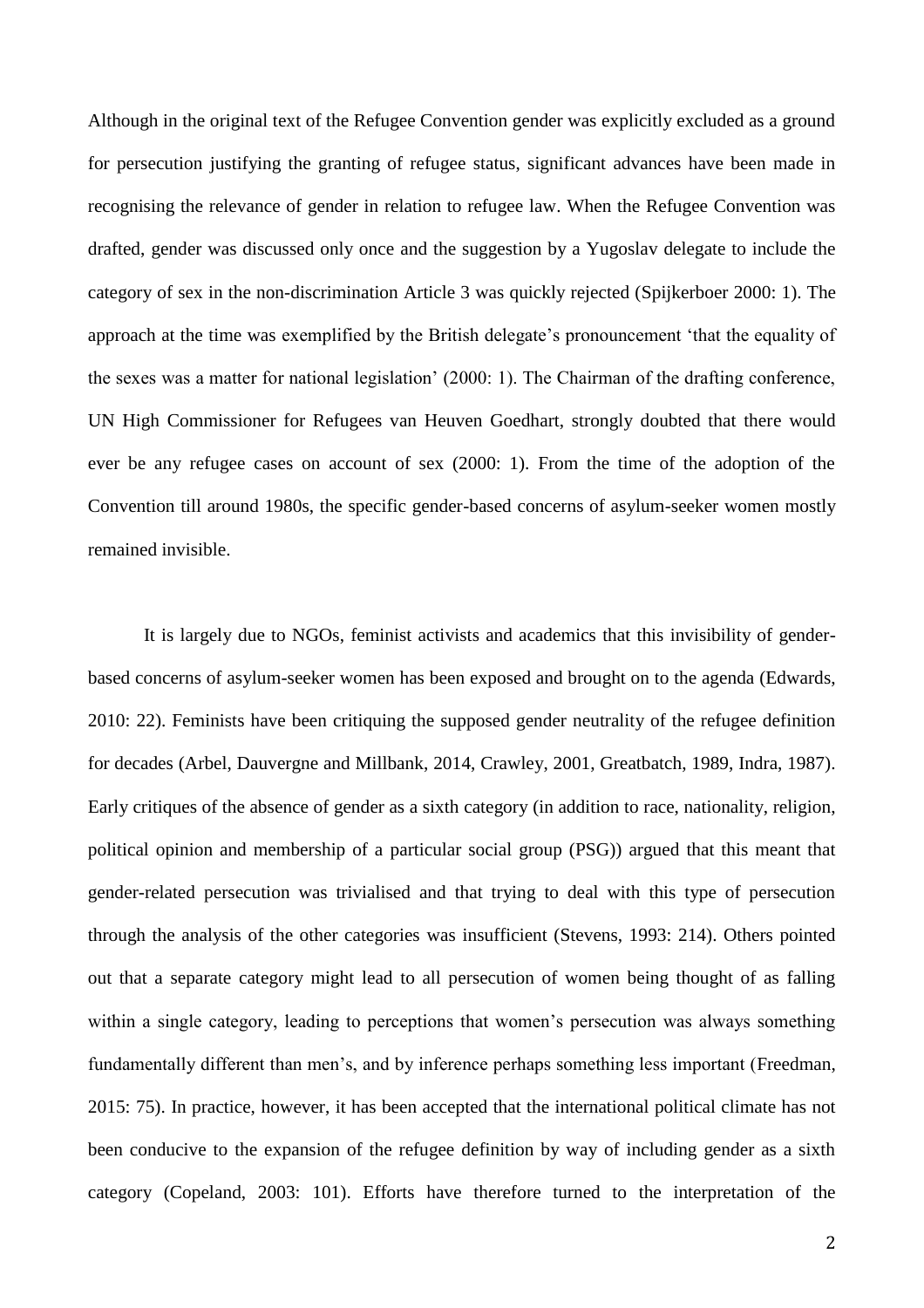Convention and its practical application. According to current feminist critiques, the problem is not the Convention per se, but rather the ways in which women's experiences are 'actually represented and analytically characterised' within refugee determination processes (Crawley, 2000: 19).

There is thus a need to examine the specific ways in which adjudicators deal with genderbased persecution claims. Gender-based persecution has been conventionally characterised under the PSG ground, leading to the underuse of the political opinion ground. However, is this selection the most appropriate and what does it tell about the ways in which the Refugee Convention is interpreted in relation to women's experiences?

In this article, forced marriage is examined as one type of gender-based persecution claim in which the political opinion ground has been underused and narrowly interpreted. The argument advanced is that its interpretation reveals the gendered politics at play in the context of refugee determinations in which the rights pertaining to gender (and also sexual orientation) are yet to be fully realised. The article therefore explores the specific ways in which the political opinion ground is understood by adjudicators and the implications it may have on women's claims.

The first part of the article discusses the developments in international refugee law in relation to gender-based persecution. It looks at why women's claims involving gender-based persecution conventionally fall under the PSG, and why this might not always be the most appropriate one. The second part examines this tendency in light of feminist critiques of the public/private dichotomy and its effects on the gendered and partial ways in which the political opinion has been interpreted. The argument advanced is that the distinction between the public and private spheres underlines the framing of women asylum seekers' experiences of gender-based persecution as 'private', thereby constructing women as social and cultural actors as opposed to political ones. This restriction to the 'private' may prevent us from appreciating the political nature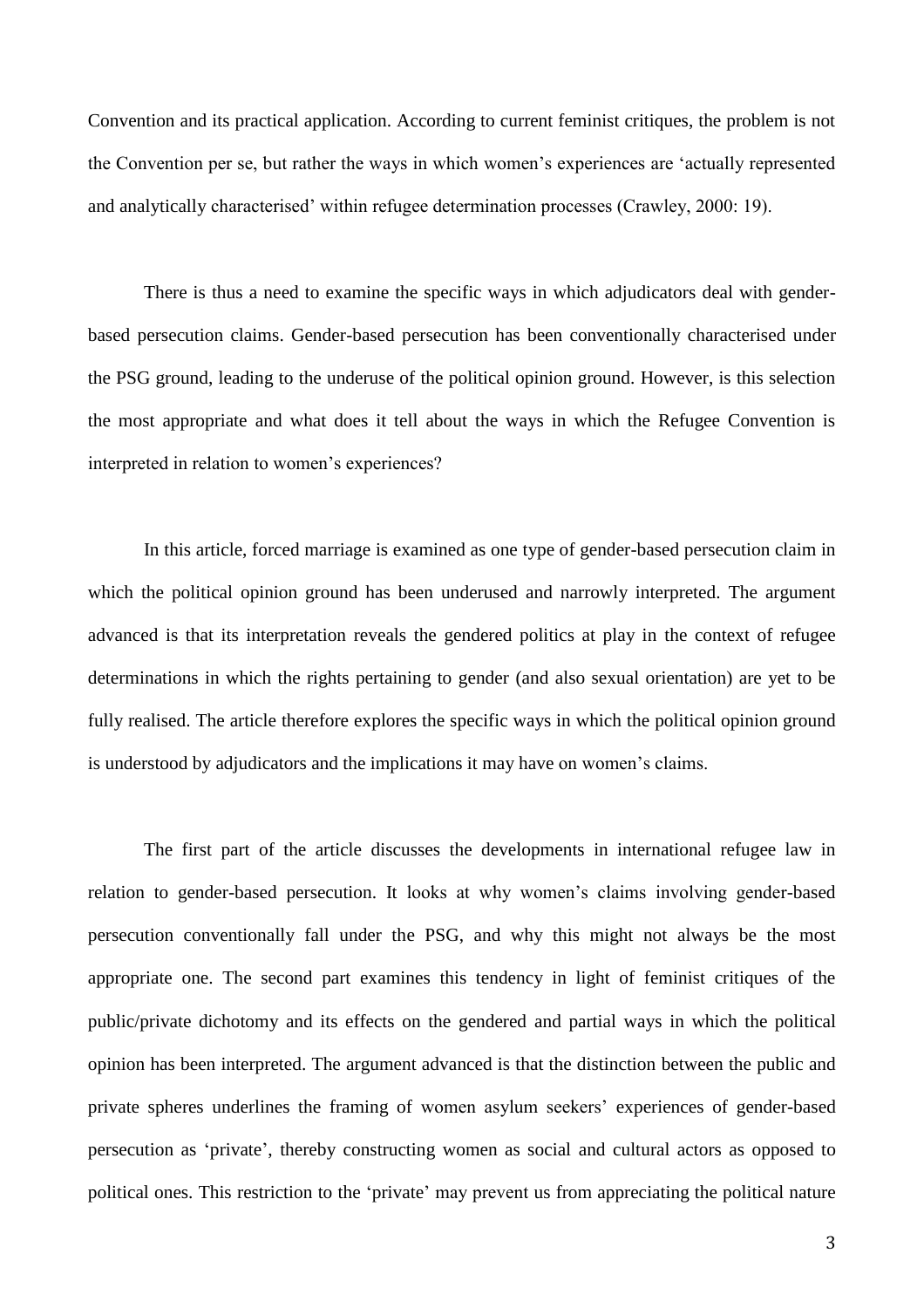of women asylum seekers' claims. The third part draws on my research into women's asylum appeals claims involving forced marriage between 2004 and 2014. Most of these cases were advanced under the PSG ground but in two cases the political opinion ground was also advanced. While the conceptual overlap between the two grounds is recognised, this section illustrates how adjudicators have construed the political opinion ground narrowly. As explained in part three, due to the ways in which these types of cases are published, it is not possible to evaluate how representative of forced marriage claims in general they are. However, the manner in which the political opinion ground has been discussed can shed light on the ways in which women's experiences are represented and their claims are categorised. The argument advanced is that resistance to forced marriage can be seen as political and becomes as such due to the context in which that resistance takes place. To understand refusal of a forced marriage as a valid expression of political opinion and agency avoids the de-politicisation of womens' claims and allows the recognition of the personal as political.

#### **Establishing the Convention Ground**

The Refugee Convention defines a refugee as a person who has a well-founded fear of being persecuted for reasons of race, religion, nationality, membership of a PSG or political opinion (Article 1 A). When a State makes a refugee status determination, the asylum seeker must prove that she has a well-founded fear of being persecuted *for reasons of* one or more of these Convention grounds. The legal claim of persecution is conducted by demonstrating 'serious harm' in combination with a 'failure of State protection'. The manner in which these aspects are evaluated may have adverse gender-based effects on women's claims of asylum.

Regarding the evaluation of a relevant convention ground, gender-based persecution has generally been considered to fall within the category of PSG. The UNHCR has, over the years,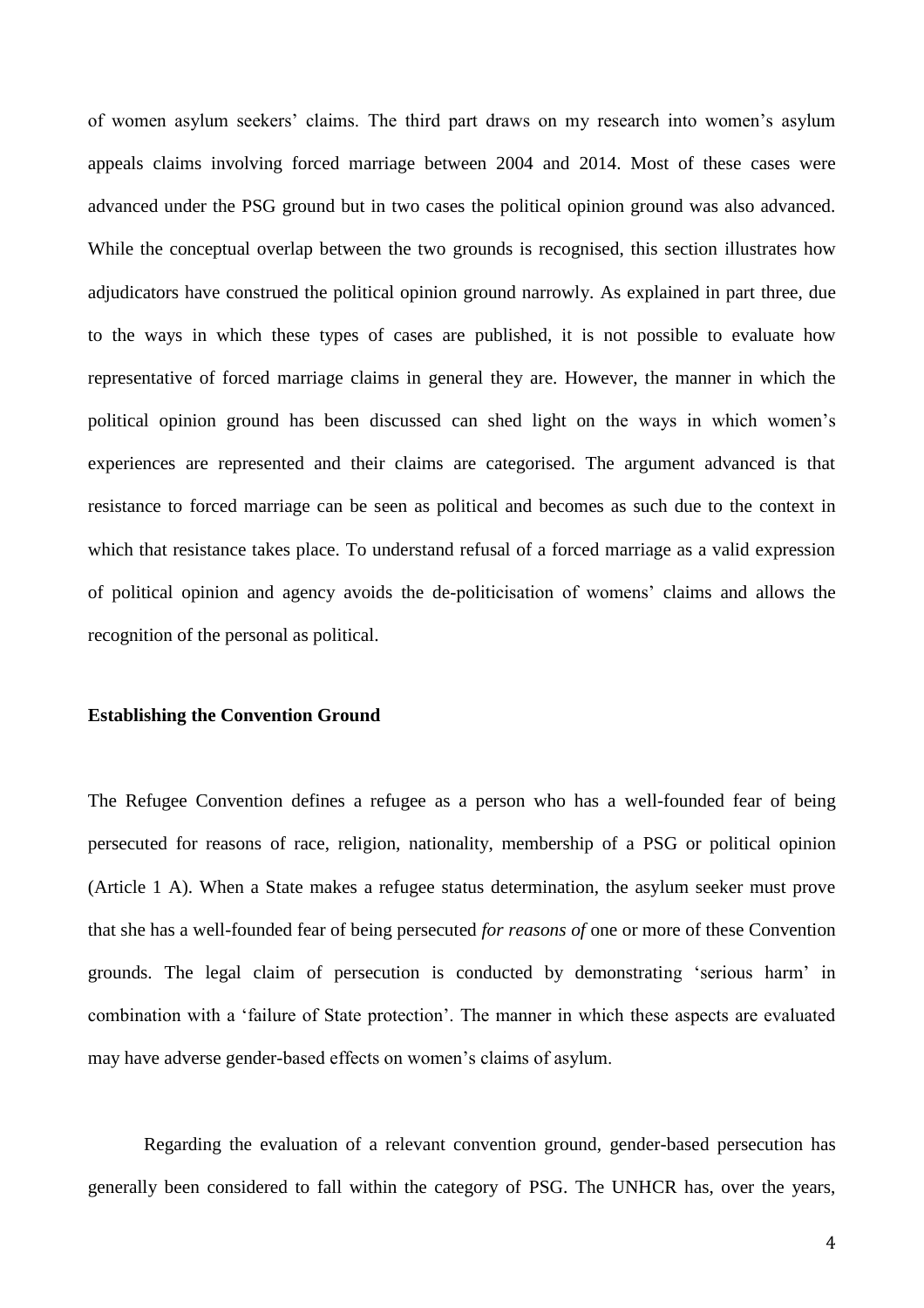given guidance to States on the manner in which gender-based persecution should be interpreted. In 1985, the UNHCR recommended (in Conclusion 39) that 'women asylum seekers who face harsh or inhumane treatment due to the values of their society may be considered as a particular social group under Art  $1 \text{ A } (2)'$ .

Moreover, in 1991 the UNHCR Executive Committee's *Guidelines on the Protection of Refugee Women* recommended that 'women...fearing persecution or severe discrimination on the basis of their gender' should be considered a member of a PSG and that 'others may be seen as having made a religious or political statement in transgressing the social norms of their society' (UNHCR ExComm, 1991: ¶ 71).

Already two decades ago, then, the UNHCR made clear that some women's gender-based persecution claims that included transgressing 'social norms of their society' could be appropriately determined under political or religious convention grounds. However, as the Guidelines are not binding on States, the UNHCR can only hope that States adopt more favourable practices and policies (Macklin, 1998: 29). As late as in 1996, the British Home Office stated that Conclusion 39 imposed no obligation on State parties to recognise women as a social group (Macklin, 1998: 29). Nevertheless, the Guidelines have been described as carrying considerable weight as they provide authoritative guidance on legal interpretations of the Conventions (Foster, 2007: 71, Juss, 2013).

It can be said that the 1991 Guidelines did pave the way for future developments in the area of gender and asylum. In 1993, the UNHCR Executive Committee encouraged States to develop 'appropriate guidelines on women asylum-seekers, in recognition of the fact that women refugees often experience persecution differently from refugee men' (UNHCR ExComm, 1993). Between 1995 and 1999, the Executive Committee made repeated calls on States to develop and implement guidelines that recognised women's gender-related claims.<sup>1</sup> The sustained criticism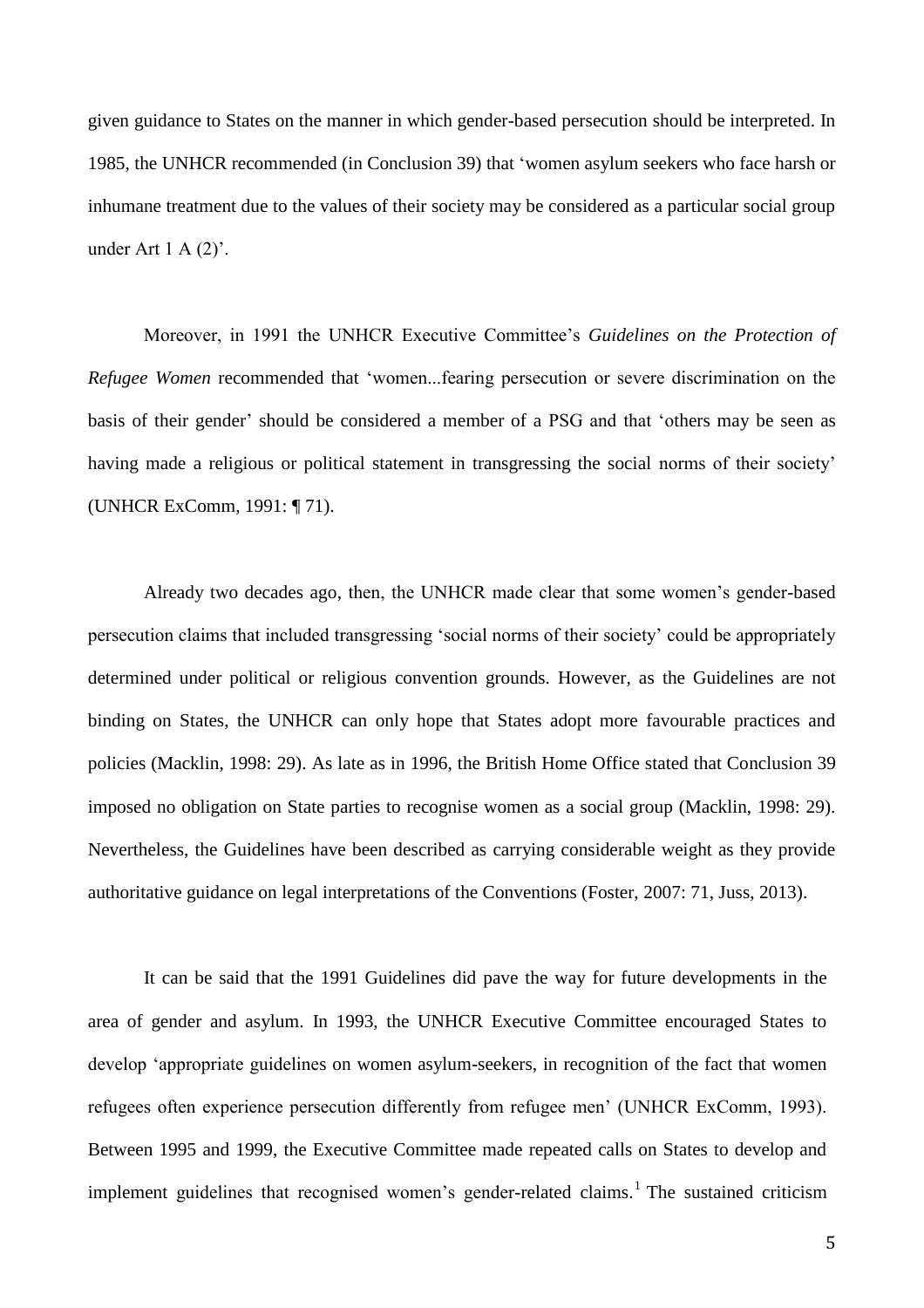from the various fronts was strong enough finally to get some States to react. Decision-making authorities in Canada were the first to introduce Gender Guidelines (IRB, 1993). This was followed by the USA and Australia (INS, 1995, DIMA, 1996). Swedish, Swiss and German legislators also inserted amendments to their domestic legislation (Spijkerboer, 2000: 3). In the UK, The Refugee Women's Legal Group (RWLG), a non-profit organisation, proposed Guidelines in 1998. The UK Immigration Appellate Authority (IAA) used much of the content of these guidelines in its own (albeit shortened) Guidance for decision-makers (IAA, 2000) and the Home Office issued an Asylum Policy Instruction to its decision-makers on 'Gender Issues in the Asylum Claim' (Home Office, 2004, updated 2007). However, scholars and refugee advocacy organisations have criticised the Home Office for not adhering to its Guidelines (see eg. Baillot et al., 2014; Ceneda and Palmer, 2006).

These changes were a response to an increasing number of claims by women on the basis of gender-related persecution such as rape, domestic violence and 'traditional practices' like female genital mutilation (FGM) (Beyani, 1995: 31). The developments occurred parallel to developments in general international law, international human rights law as well as criminal law. It is fair to say that considerable efforts have been made to raise the profile of women's rights (Kneebone, 2005; 19). For instance, in 1993 the UN proclaimed a Declaration on the Elimination of Violence Against Women (DEVAW), which defined violence as occurring in both public and private spheres and was followed in 1994 by the appointment of a Special Rapporteur on Violence Against Women (United Nations, 1994). In 1996, the Special Rapporteur specifically recommended that 'refugee and asylum laws should be broadened to include gender-based claims of persecution, including domestic violence' (United Nations, 1996: 39). And in her 2003 Report, Coomaraswamy stated that, despite progress in some areas, 'in general States are failing in their international obligations to effectively prevent, investigate and prosecute violence against women'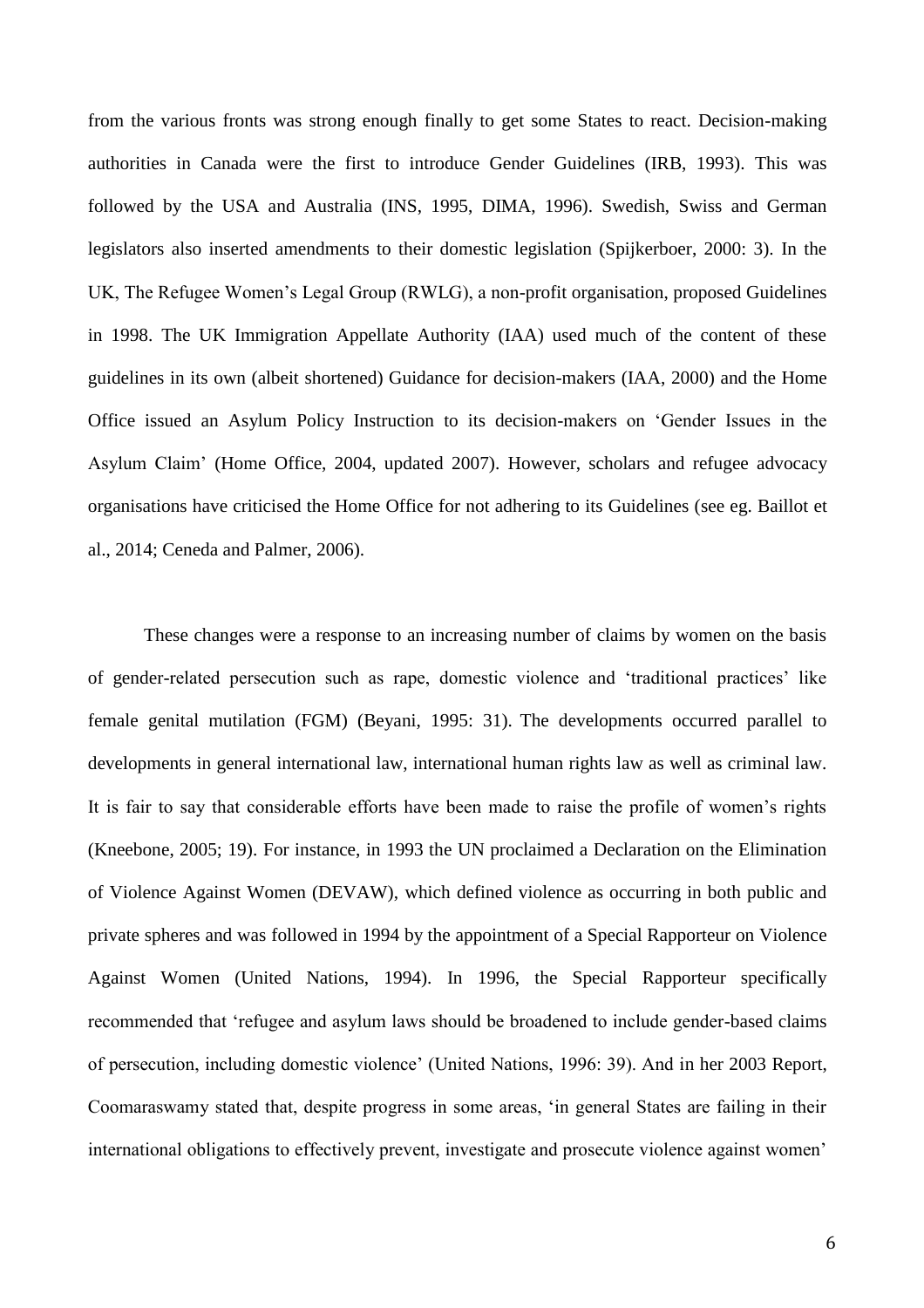and that 'violence against women continues in the family, in the community, and is perpetrated and/or condoned by the State in many countries' (United Nations, 2003a).

During the negotiation of the Refugee Convention in the 1950s, the first four grounds for persecution (race, religion, nationality and political opinion) were considered in draft form by the conference of plenipotentiaries. The fifth (PSG) was introduced at a later stage by the Swedish representative (United Nations, 1951). This ground was eventually included in the final Convention, but there is not much comment on this issue in the *travaux préparatoires*. Grahl-Madsen (1966: 219) describes this addition as an 'afterthought', as a way to protect against persecution based on unforeseen reasons. Given that there is no explanatory historical material, it is unsurprising that the PSG ground is the one with the least clarity, resulting in 'different approaches between and even within jurisdictions, both in terms of principles and framework adopted to guide interpretation and in the application of these principles to particular fact scenarios' (Hathaway and Foster, 2003: 477).

This lack of clarity has significant consequences for women's claims, given that so many of the gender-based claims are made in reference to PSG. Indeed, as Edwards (2010: 28) notes, PSG 'has now become a default ground for women's claims, even when one or more of the other grounds may be equally, or more applicable'.

Within UK jurisprudence, the judgment of *Islam v Secretary of State for the Home Department; R v Immigration Appeal Tribunal and Another, ex parte Shah* [1999] UKHL 20 paved the way for an acceptance of women as a PSG *Shah and Islam* was a case of joined appeals by two women from Pakistan who applied for asylum in the UK fearing that if returned they would be subjected to domestic violence from which there was no state protection as well as severe sanctions arising from false allegations of adultery. Shah had suffered domestic violence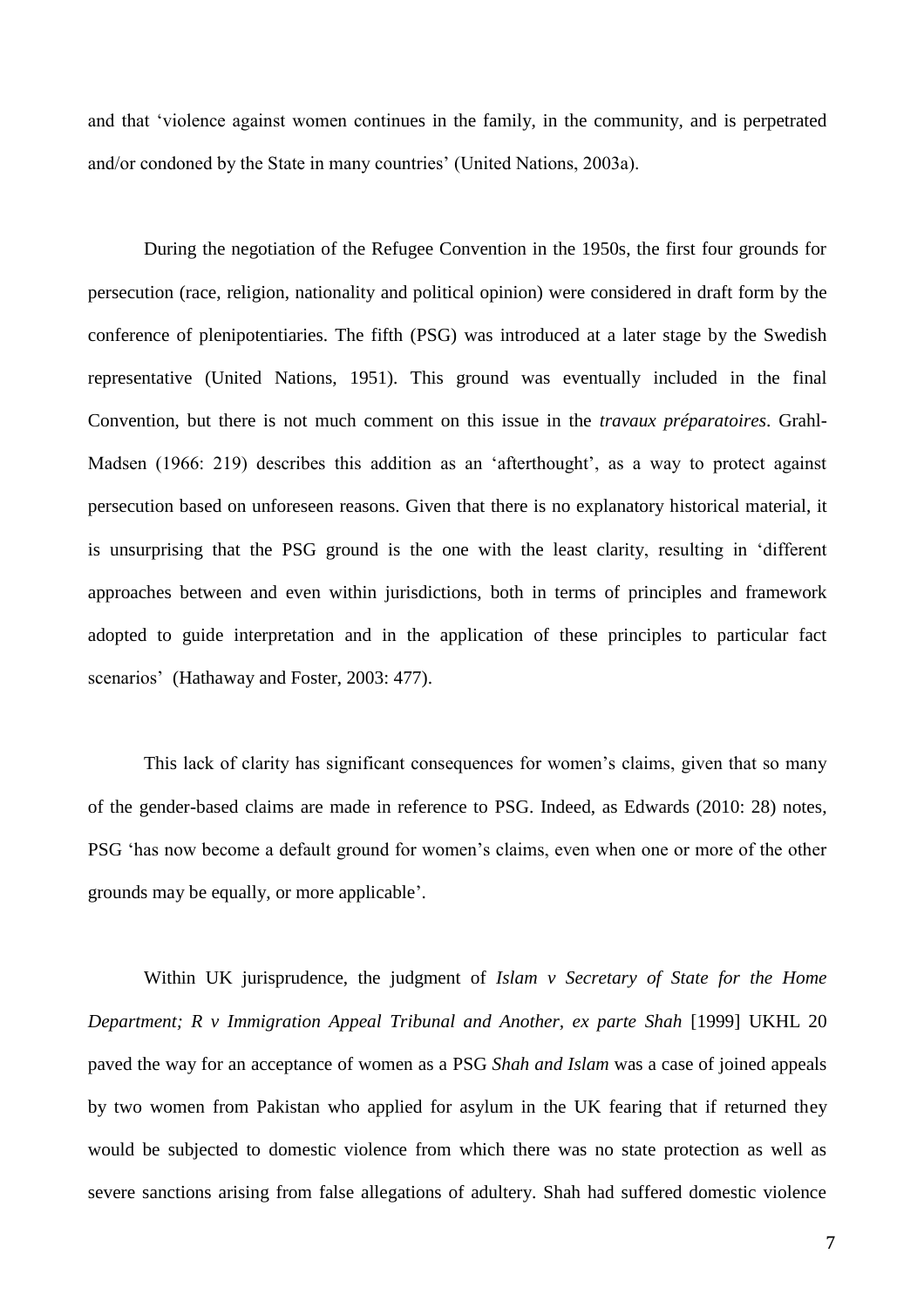throughout her marriage. After leaving and coming to the UK, she discovered that she was pregnant and her seventh child was born in the UK. She applied for asylum fearing that if returned her husband would accuse her of adultery and subject her to criminal proceedings for the offence of 'sexual immorality' for which punishment was flogging or stoning to death. Islam had also suffered abuse from her husband since the early stage of their marriage. A fight between two politically opposed groups had broken out in the school where she was teaching and she had intervened. Although she had not intervened for a political reason, one of the groups regarded her actions as such and for this she suffered harassment from supporters of one of the groups and accusations of adultery were made against her to her husband. Her husband subsequently beat her and she ended up in hospital. After receiving further harassment she fled to the UK. Both women claimed persecution for the reason of PSG but Islam also claimed persecution for reasons of political opinion. The judgment makes only cursory remarks on this point, considering instead what the Lords thought was the principal issue, namely the meaning and application of the PSG. The House of Lords accepted that 'women in Pakistan' was a PSG within the meaning of the Refugee Convention.

Prior to the House of Lords decision, several Tribunal cases dealing with claims under this ground had failed (Kelly, 2010: 11). Specifically in relation to women subjected to FGM, Tribunals had found it difficult to decide whether the claimants could be considered to fit into a PSG. When the question of whether women could constitute a PSG came to the House of Lords in *Secretary of State for the Home Department v K; Fornah v Secretary of State for the Home Department* [2006] UKHL 46, Baroness Hale stated that "the answer… is so blindingly obvious that it must be a mystery to some why [the cases] had to reach this House" (¶ 83). The debate, as in so many similar cases, was about the *definition* of the PSG - whether to accept a broader group of 'women in Sierra Leone' or the so-called ' "intact" women' group.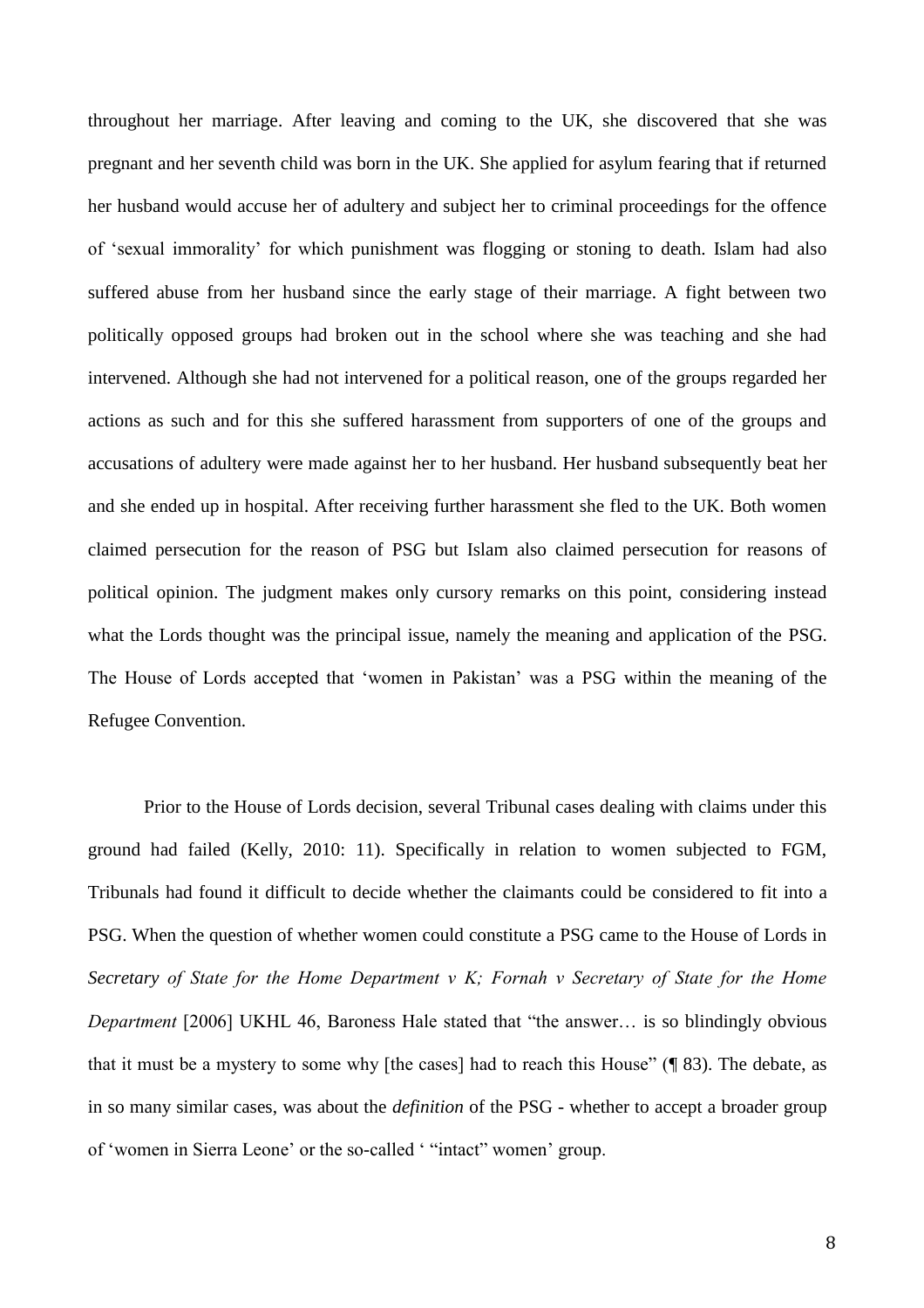The overall tendency to characterise women's claims as coming under the PSG ground is problematic, particularly in circumstances where they could also or be characterised as involving the political opinion ground or at least a combination of the two grounds. Indeed, Harvey (1999) has asked should we not consider an imputed political opinion within the context of *Shah and Islam*? In other words, if feminism has cast the personal as political, should not the localised resistance to private displays of power, in the general societal context, which existed in Pakistan, not be today regarded as the expression of a political opinion? (Harvey, 1999: 239). Similar critiques of the PSG ground were advanced in relation to US jurisprudence. In the groundbreaking American case of *M*a*tter of Kasinga* 21 I. & N. 357 (BIA 1996), the Board of Immigration Appeals granted asylum to a young woman from Togo who fled a threat of FGM and forced marriage.

When accepting that Fauziya Kasinga was a member of a PSG, Board Member Rosenberg said that:

'[U]nlike requests for asylum premised upon political opinion, social group claims, like those involving race, ethnicity, or religion, are status based and do not necessarily require a showing of the presence of an individual's opinions or activities' (375).

While the case was an important precedent in recognising that women fleeing gender-based persecution in the form of FGM could be eligible for asylum in the United States, it also evidenced some concerns about the interpretation of PSG and political opinion grounds. Rosenberg's characterisation of social group on the basis of social and cultural status that is contrasted with political and legal status implicitly uses a very narrow idea of political opinion (Kneebone 2005: 23). After all, a woman's legal and political status is often indistinguishable from her social and cultural status (2005: 23). By opposing such practices as FGM and forced marriage - intimately tied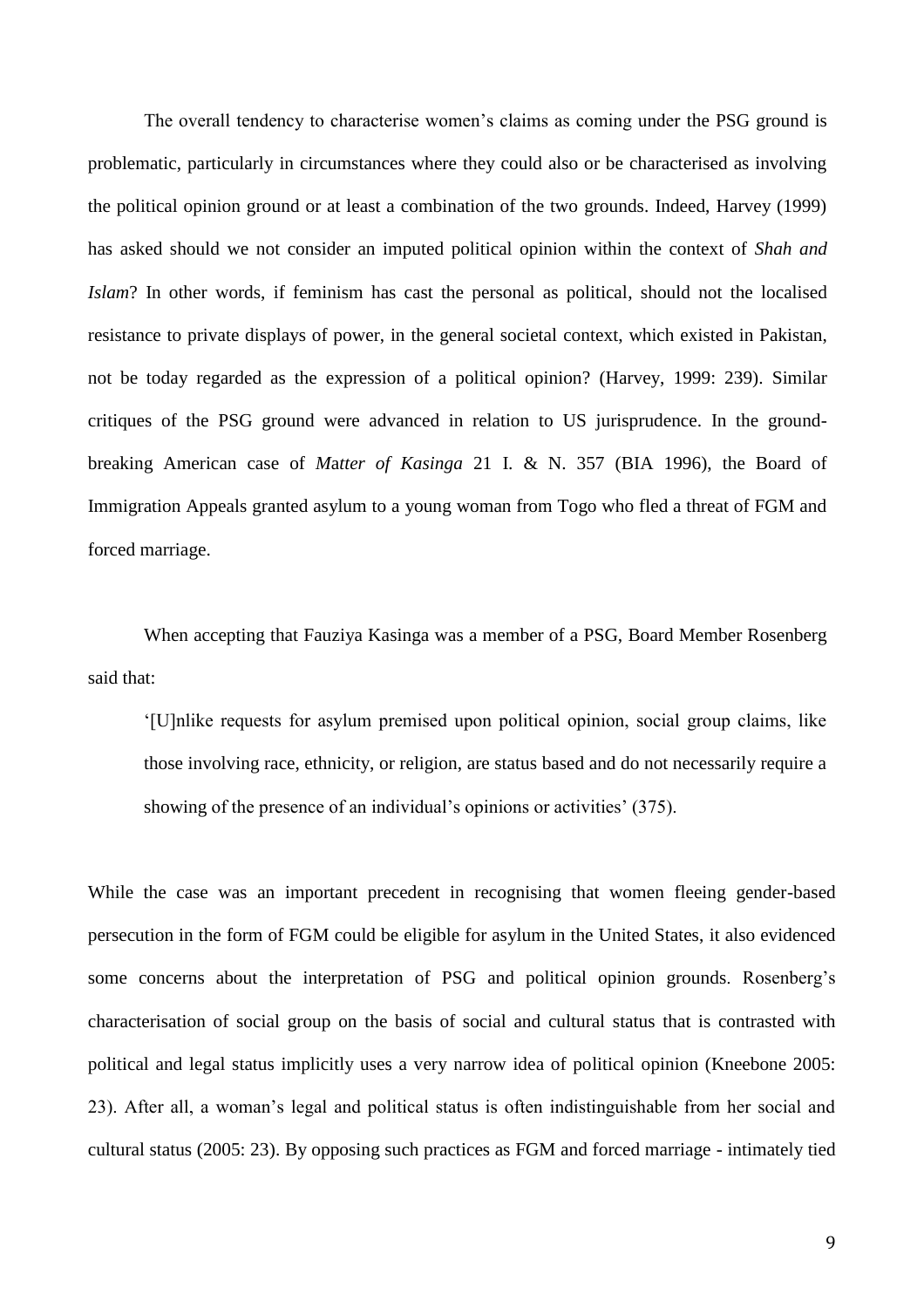with patriarchal power structures- a woman *is* expressing her political opinion. Indeed, this is explicitly recognised by the Canadian Guidelines, which state that:

'A woman who opposes institutionalized discrimination against women, or expresses views of independence from male social/cultural dominance in her society, may be found to fear persecution by reason of her actual political opinion or a political opinion imputed to her (i.e. she is perceived by the agent of persecution to be expressing politically antagonistic views),'

Even though PSG has become the default position for women's claims it does not come without its unique challenges. For instance, when it comes to recognising 'women as a PSG', Foster notes that advocates and decision-makers continue to insist on overly convoluted and artificially contrived groups in order to avoid concerns over 'floodgates' (2014: 38). This is despite the fact that whether a group is small or large does not prevent it from being recognised as a PSG. As noted by Gleeson CJ in *Minister for Immigration and Multicultural Affairs v Khawar* [2002] 210 CLR 1, 'it is power, not number, that creates the conditions in which persecution may occur'. The second problem with the PSG ground is that there exists two distinct approaches to its interpretation: the so-called 'protected characteristics' and 'social perception' approaches.<sup>2</sup> In brief terms, the two approaches can be summarized as follows. The protected characteristics approach examines 'whether a group is united by an immutable characteristic or by a characteristic that is so fundamental to human dignity that a person should not be compelled to forsake it' (UNHCR: 2002b). Sex would be considered an immutable characteristic (UNHCR: 2002b). Whilst the social perception approach considers whether or not a group shares a common characteristic which makes them a cognizable group or sets them apart from society at large' (Edwards: 2003: 71). A comprehensive analysis, particularly with regards to the divergent jurisprudence arising from the two approaches, has been provided by Foster (2014). For the present purposes it suffices to note that while the UNHCR has tried to negotiate these approaches in its guidance to states, there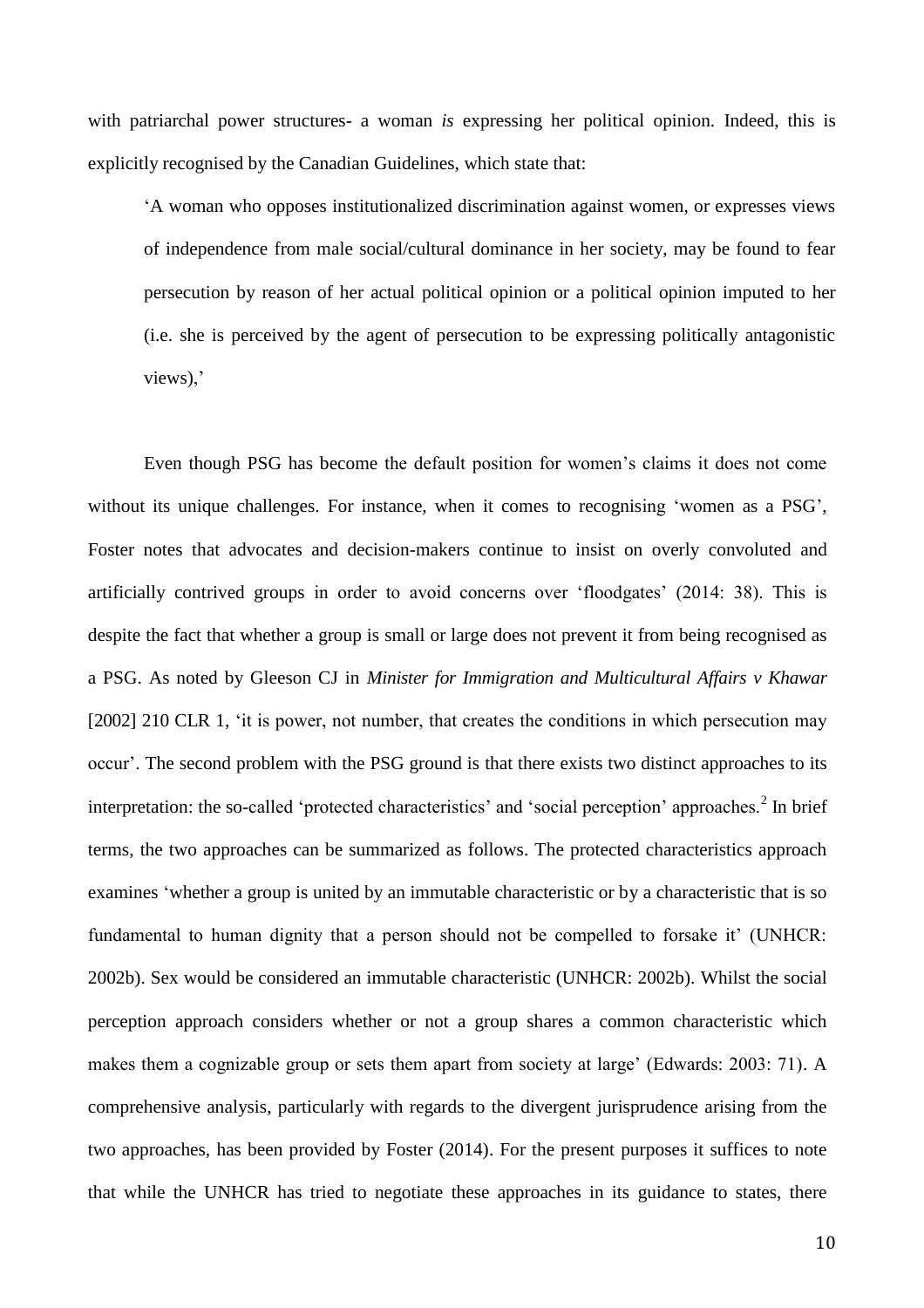remains considerable uncertainty over the interpretation of the PSG (Foster, 2014:38). Furthermore, despite the arguments in favour of recognising women as a PSG, feminists have cautioned against the assumption that women share common experiences, which can be explained by reference to their gender alone (Crawley: 2001: 73). It has been further pointed out that treating women as a cohesive group risks essentialising gender differences and portraying refugee women as 'victims' of their 'barbaric cultures' (Razack: 1995, Oswin: 2001).

The third problem is that from a feminist perspective, constructing women's claims purely under PSG can serve to de-politicise their claims. While the tendency to use the PSG ground in gender-based persecution claims may mean that women's claims may be recognised, reliance on this ground perpetuates the construction of women and their experiences as social and cultural and as such apolitical (Edwards, 2010: 28).

#### **Gendered Politics of Interpreting the Political Opinion Ground**

Why then is the political opinion ground so underused in gender-based persecution cases? What is lost when women's resistance to their institutional discrimination and gendered oppression is not seen as political? Can feminist critiques of the public/private distinction shed light on this issue? The distinction between public and private spheres, identified as a key feature of classical Western liberal thought, has been a persistent theme in feminist scholarship (see e.g. Charlesworth, 1988- 1999, Pateman 1988, Thornton, 1995). In this tradition, men have been associated with the public sphere, dominating the government and civil society, while women have been associated with the private sphere, in the character of family (Thornton, 1991: 449). The distinction between the two spheres correlates with the liberal notion of negative freedom that is characterised as taking the position that interference in people's 'private' lives should be minimised and that the State's responsibility in its governance should be based on the public areas.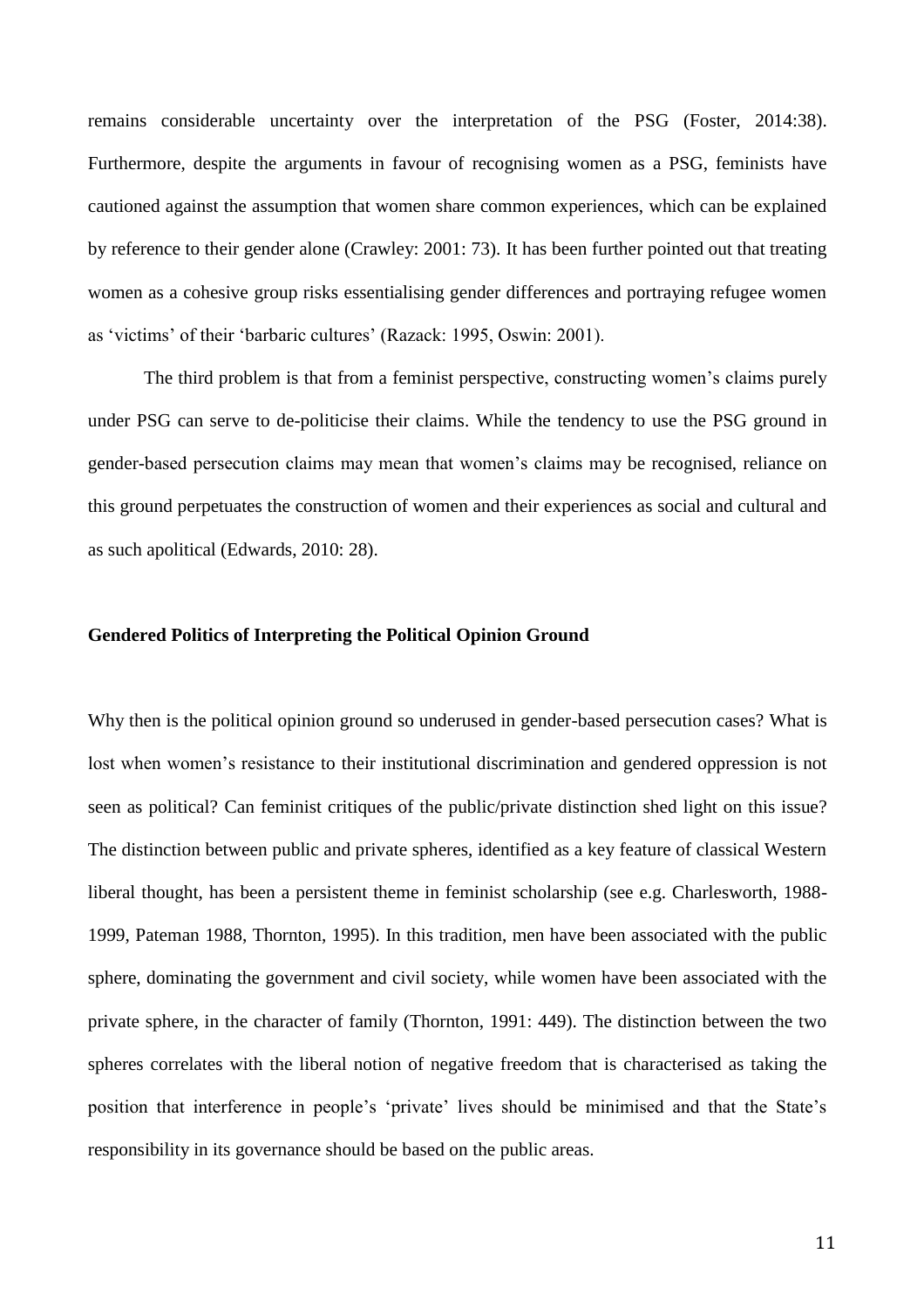Even though the public/private distinction has been attacked as a culturally constructed ideology, it persists in legal thinking and is built into the language of law itself (See eg. Charlesworth, Chinkin and Wright, 1991: 627, MacKinnon: 1989). Arguably, the public/private distinction explains why the political opinion has been less often used in gender-based persecution cases because it frames the ways in which politics is interpreted partially and narrowly within the refugee determination context. The measurement for an understanding of politics has been a masculine experience of public political activity and persecution arising from a direct link to the State. The traditional image of the Convention refugee is a male exile fleeing from political persecution from his home State. The historical context of the Convention in the aftermath of the Second World War during the Cold War era explains that the classic subject of the Convention was the Soviet dissident or the Jewish person in Germany, while the classic oppressor was the state (Arbel*,* Dauvergne and Millbank*,* 2014: 3). In other words, the emphasis was on public actors and activities whereby the persecution occurred in the public sphere and was defined by its connection to traditional structures of state authority (Mullaly, 2013: 202). Historically, and partly still today, the assumption was that the public sphere of political activity was the preserve of men, while women were relegated to the private sphere. These assumptions may prevent us form appreciating the political nature of women asylum seekers' claims. Within the refugee determination context, women's political participation continues to be marginalised and various forms of gendered resistance are underestimated in both policy and practice (Crawley, 2001: 79).

The Refugee Convention refers to political opinion rather than political activity (Article 1 A). There is no requirement for the person to necessarily have *expressed* his opinion (Hathaway and Foster, 2003: 407). Goodwin-Gill and McAdam (2007: 87) have suggested that political opinion should be understood in a broad sense to include 'any opinion on any matter in which the machinery of State, government, and policy may be engaged'. However, even this broader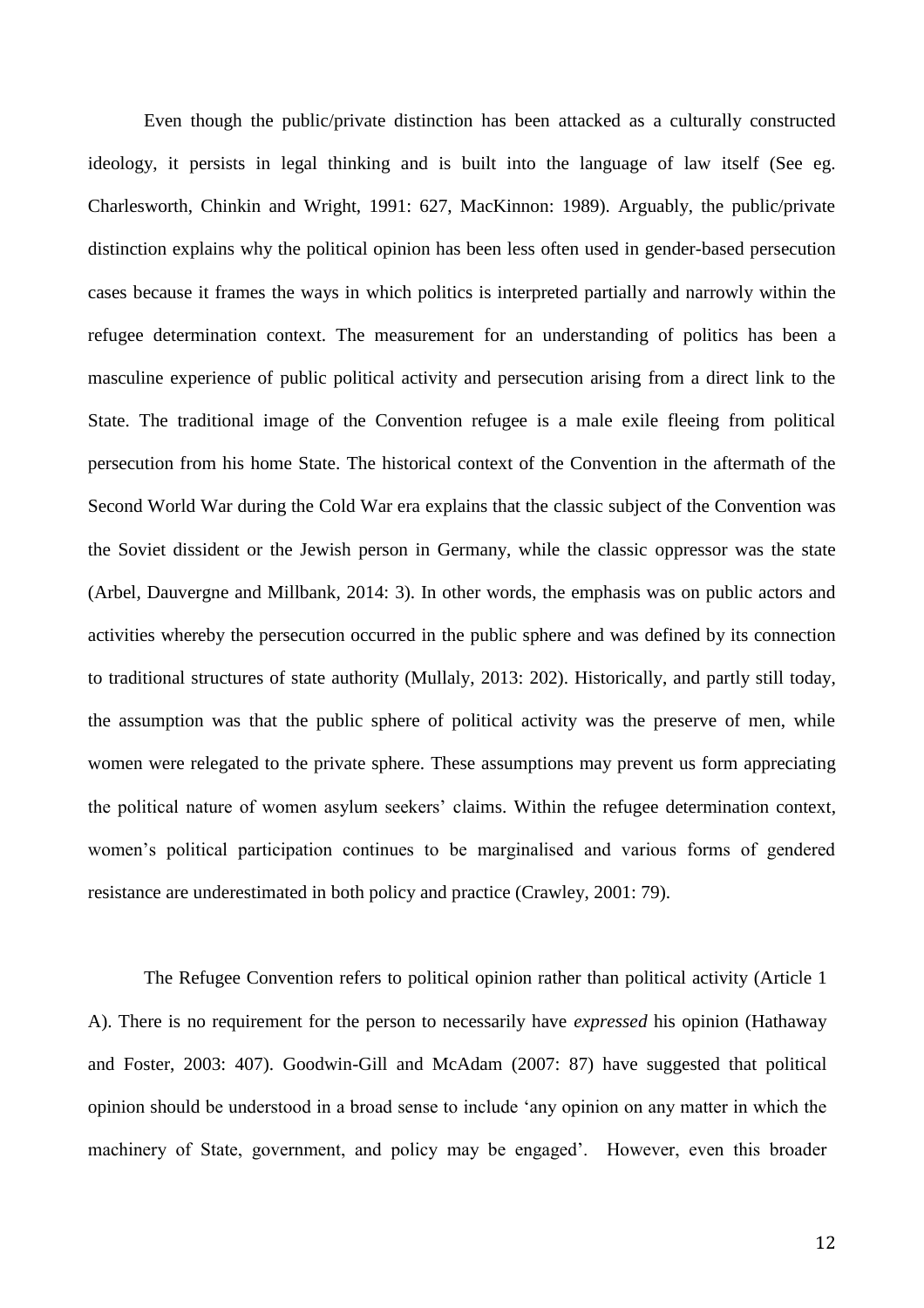definition requires that the 'State, government, or policy' be 'engaged' (Edwards, 2003: 68). As Alice Edwards (2003: 68-69) asks:

'[s]hould not political opinion apply to any thought, opinion, action or inaction that can be seen as questioning or opposing the views of authority or society at large, whatever the type of authority in place?'

This interpretation would include any form of authority that has the power to impose law or social rules or to punish and discriminate against those refusing to participate in the accepted social or cultural practices (Edwards, 2003: 69). An inherent bias towards Western political structures, results in jurisprudence that shows a failure to recognise political structures and activity in non-Western States (2003: 69). Thus it is important that the power structures and circumstances of asylum seekers' experiences in their home country are recognised when refugee women make their claims.

Guidance to how the political opinion should be interpreted can be found in Article 19 of the Universal Declaration of Human Rights (UDHR), which enshrines the right to freedom of opinion and expression. The concept of political opinion is construed in the Convention as a human right. So, for instance, in Australia the courts recognised the right of a writer to express political opinion through his poetry under the convention ground (Haines, 2003: 347). A gendersensitive understanding of political opinion can thus include opinions on gender roles (2003: 347).

The concept of politics is critical to the process of determining refugee status under the political opinion ground. The idea that women are less likely than men to be involved in politics is implicit in the arguments that women's claims should be made under the PSG ground (Crawley, 2001: 18). Not only does this view perpetuate the public/private dichotomy, it fails to understand the context in which women participate and where their resistance often takes place (2001: 18). The problem lies with the way in which decision-makers use a gendered interpretation of what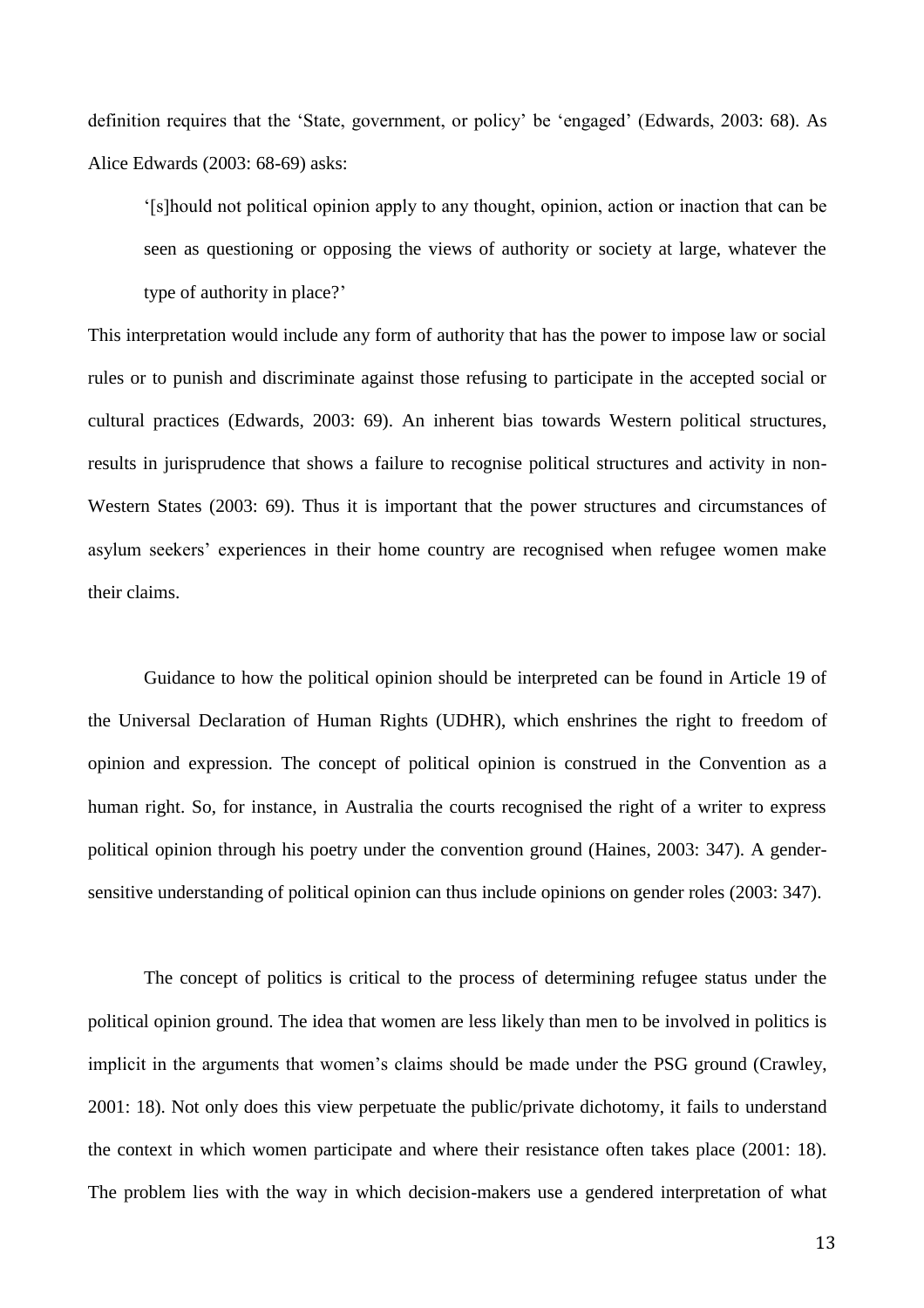counts as political opinion thus invalidating women's claims (Freedman, 2015: 80). As Indra (1987: 3) has noted:

> '[T]he key criteria for being a refugee are drawn primarily from the realm of public sphere activities, dominated by men. Where women's presence is more strongly felt, there is primarily silence - silence compounded by an unconscious calculus that assigns the critical quality "political" to many public activities but few private ones'.

Within this gendered framework, oppression of religious minorities is political, while oppression at home is not (Indra, 1987: 3). There are many activities which are often not represented as political, such as grassroots and non-governmental activism or providing food, shelter and medicines (Freedman, 2015: 81). These 'non-conventional' activities are 'rendered political by the context in which they take place and the goal that they seek to achieve' (Valji et al, 2003: 66). Furthermore, many women who are politically active in these ways can risk a 'double punishment' from the authorities as they are seen as opposing the regime in some way as well as opposing their expected gender roles (Crawley, 2000: 18).

In addition there is a tendency to misinterpret gendered forms of persecution and resistance as private rather than political (Crawley, 2000: 18). There is a need to recognise these types of activities as political if the refugee definition is to be applied to women in a gender-sensitive manner. Only if women's political participation is recognised as being tied to power relations and structures can women's activities be seen as coming within the Refugee Convention definition (Freedman, 2015: 81). Moreover, the use of the political opinion ground in cases involving gender-based discrimination and violation of 'social mores' would result in the 'recognition of diversity of women's experiences and locate them in their political and social context (Crawley, 1999: 329). Kneebone (2005: 26) has argued that the tendency to characterise women's experiences under the PSG ground overemphasises women's vulnerability and dependence at the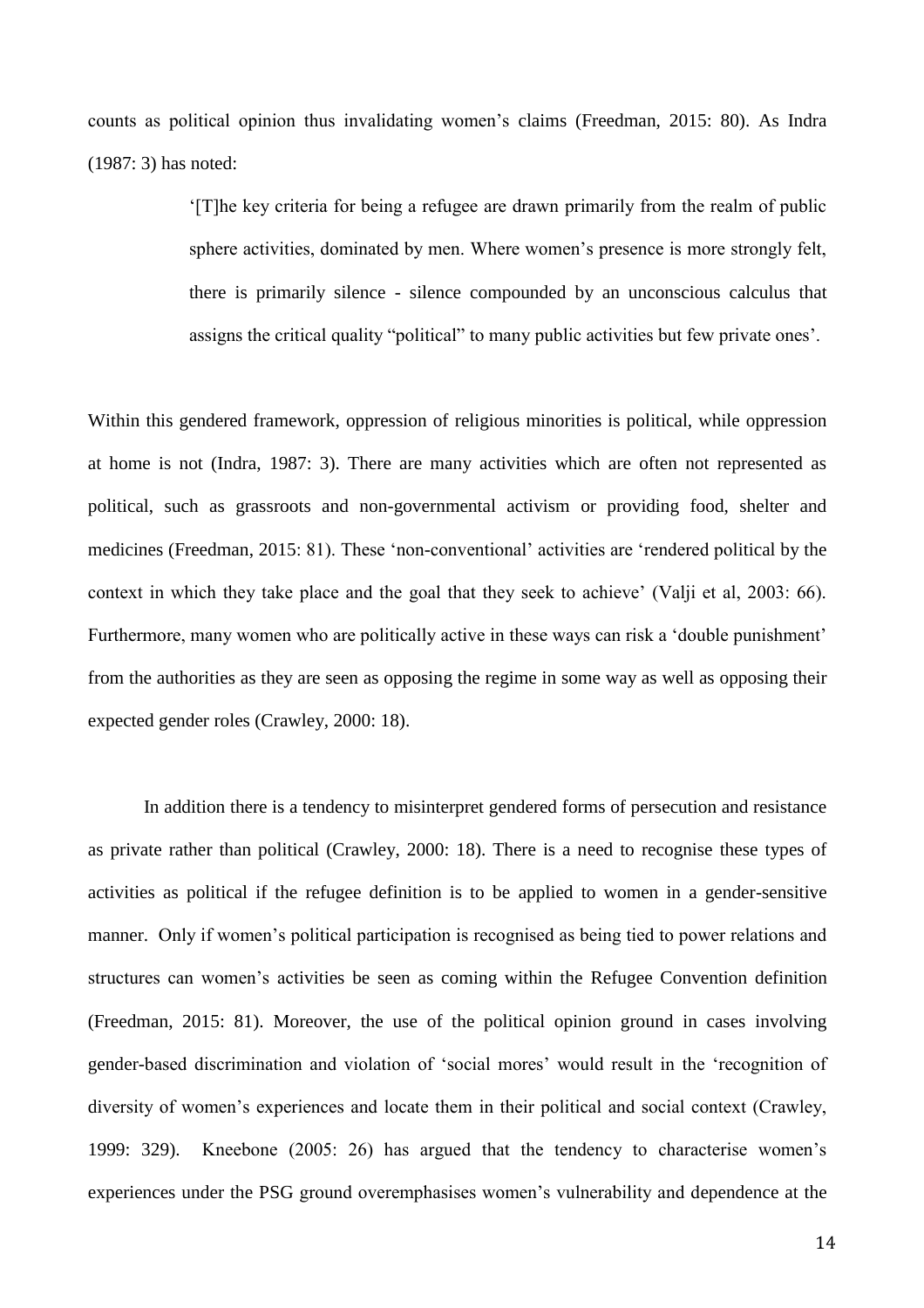expense of her political opinion. In fact if politics are understood more broadly, more genderbased claims could be argued through the political opinion ground. This is favourable in the circumstances where the context gives the political meaning to women's resistance to their gendered roles. To appreciate the political nature of that resistance avoids de-politising women's experiences.

#### **Political Opinion and Forced Marriage Claims**

The choice of whether and whom to marry is a fundamental human right enshrined in several international human rights instruments. 'Free and full consent' in relation to marriage is included in the UDHR (Article 16 (2)), the UN Convention on Consent to Marriage, Minimum Age of Marriage and Registration of Marriage (Article 1 (2)) and the Covenant on International Civil and Political Rights (Article 23 (2). The International Covenant on Economic, Social and Cultural Rights uses the word 'free' consent (Article 10 (1). The international convention on women's rights, the Convention on the Elimination of All Forms of Discrimination Against Women (CEDAW) locates marriage rights in their larger political and socio-economic context. Article 16 (1) stipulates that state parties to the convention:

'[s]hall take all appropriate measures to eliminate discrimination against women in all matters relating to marriage and family relations, and in particular shall ensure, on a basis of equality of men and women...the same right to enter into marriage... and the same right freely to choose a spouse and to enter into marriage only with their free and full consent'.

The Committee monitoring the implementation of CEDAW further stressed in their General Recommendation No. 21 that 'a woman's right to choose a spouse and enter freely into marriage is central to her life and to her dignity and equality as a human being'. In these ways, CEDAW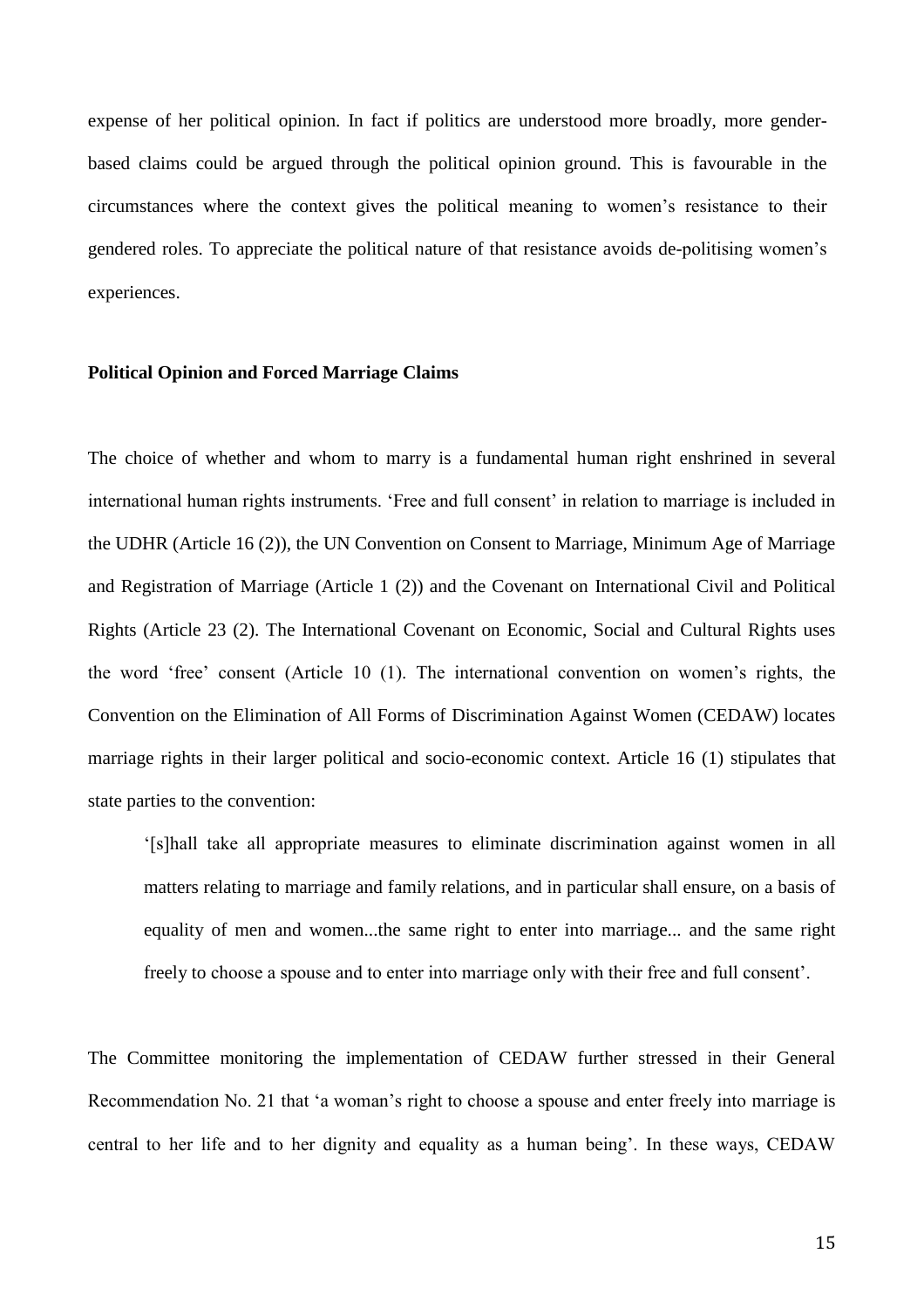addresses the historical and continued oppression and subordination of women within the context of marriage.

Given that the choice of whether and whom to marry is a fundamental human right, the absence of such consent in forced marriage is a violation of that right. Yet forced marriage typically includes a multitude of associated patterns of gendered violence, including rape, as well as denials of other human rights in addition to the lack of consent. Recently within international criminal law, forced marriage in conflict situations has been recognised as a crime against humanity.<sup>3</sup> It has also been recognised as a contemporary form of slavery (United Nations, 2003b).

Reliable statistics on forced marriage are difficult to come by because of their often unofficial and undocumented nature. This is also compounded by the 'difficulty in distinguishing between coercion and consent in matters of marriage' (Gill and Mitra-Kahn, 2012: 108). In relation to the prevalence of child brides, the International Centre for Research on Women estimates the number around 67 million in the world, a figure that is predicted to rise to 142 million within the next ten years (ICRW, 2012). Although forced marriage predominantly affects girls and young women<sup>4</sup>, forced marriage can occur at any age and is not solely dependent on the age and lack of consent but rather the intersecting societal, political and economic inequalities inherent in the girl's or woman's position in relation to others.

Feminists have long recognised the multitude of pressures facing women to marry, including 'poverty, pregnancy and social norms and expectations that are underpinned by the patriarchal structures of their culture, religion and the State' (Sundari and Gill, 2009: 172). Much of the persecution women face occurs in the private sphere and violence against women in its various forms is often supported by the 'social legitimacy of marriage' (Cheal, 2008: 80). In order to understand forced marriage within its context, the ways in which 'women are dominated,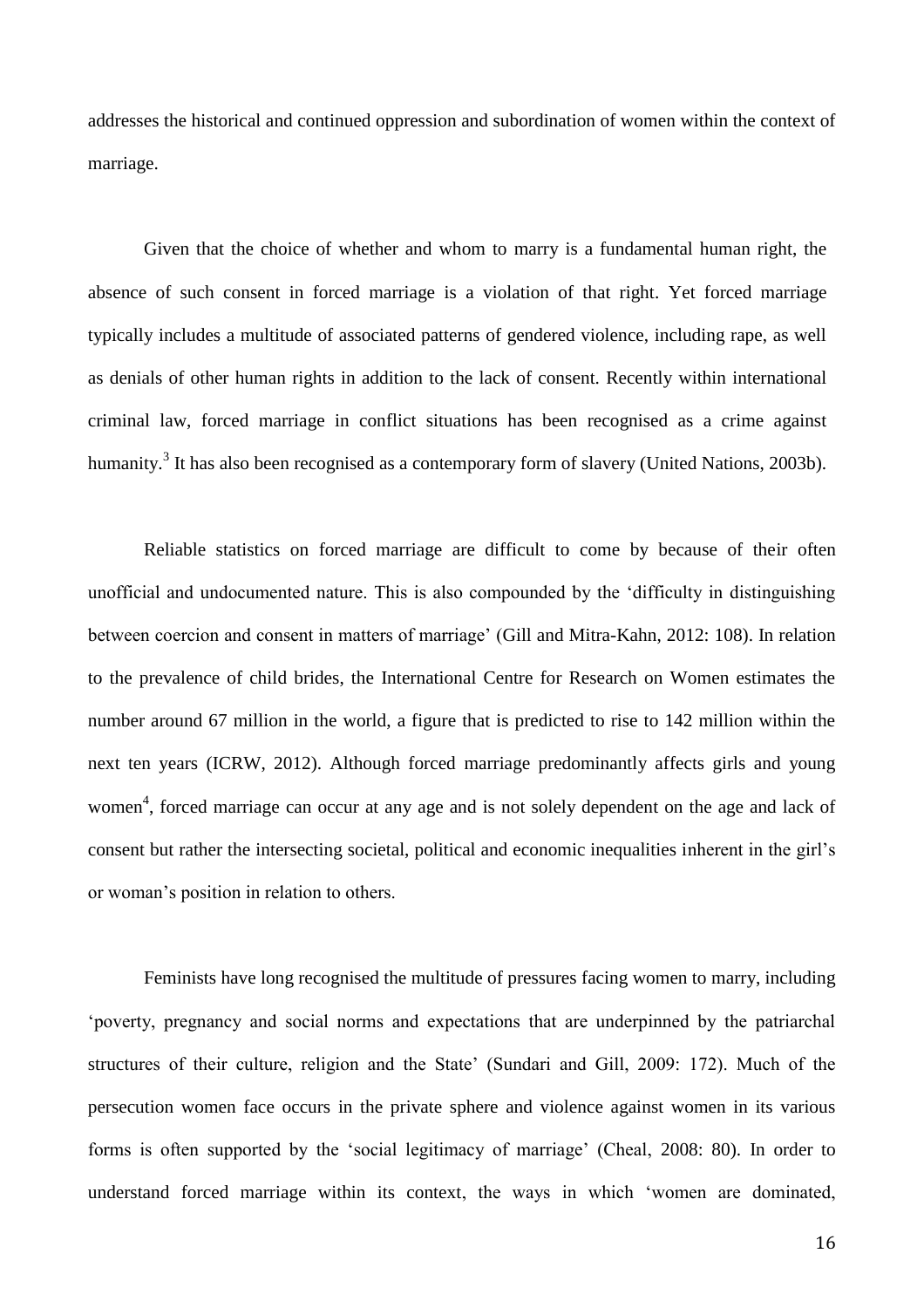economically controlled and socially disciplined by practices such as forced marriage' need to be taken into account (Gill and Mitra-Kahn, 2012: 119). It is precisely in the recognition of the historical and continued oppression and subordination of women in the marriage context that the political dimension of resistance to forced marriage becomes evident. Feminist opinions *are* political opinions.

Given the clear position in international human rights law, forced marriage can be seen as a paradigmatic example of gender-based persecution. Indeed, many international and national gender guidelines characterise forced marriage as an example of gender-based persecution (IRB, 1993, DIMA, 1996, IAA, 2000, UNHCR 2002a and UNHCR 2008). Echoing the concerns of NGOs in the UK (Asylum Aid, 2006), however, Dauvergne and Millbank (2010: 61) conclude that adjudicators in the UK and Australia rarely used these guidelines when analysing whether those forced to marry form a PSG or whether forced marriage constituted persecution.

#### *Case studies*

When an asylum seeker's claim is refused, which happens in around 63% of cases in the UK (Eurostat, 2015), she may be able to appeal against the decision. From appeal to the First-tier Tribunal, an asylum seeker has on 'onward' or 'second appeal' to the Upper Tribunal (Immigration and Asylum Chamber) (UTIAC)<sup>5</sup>, though the ability to do so is limited by the recent introduction of fees and cuts to legal aid.<sup>6</sup>

There are challenges to any analysis of the cases from the Upper Tribunal (and its predecessors) as only some of them are reported. The Upper Tribunal adopted a new determinations database on 2 August 2013, which provides improved access to unreported cases from 1 June 2013. However, the decision on whether to make a case publicly available remains under the discretion of the Tribunal Reporting Committee under the direction of the President of the Tribunal. As statistics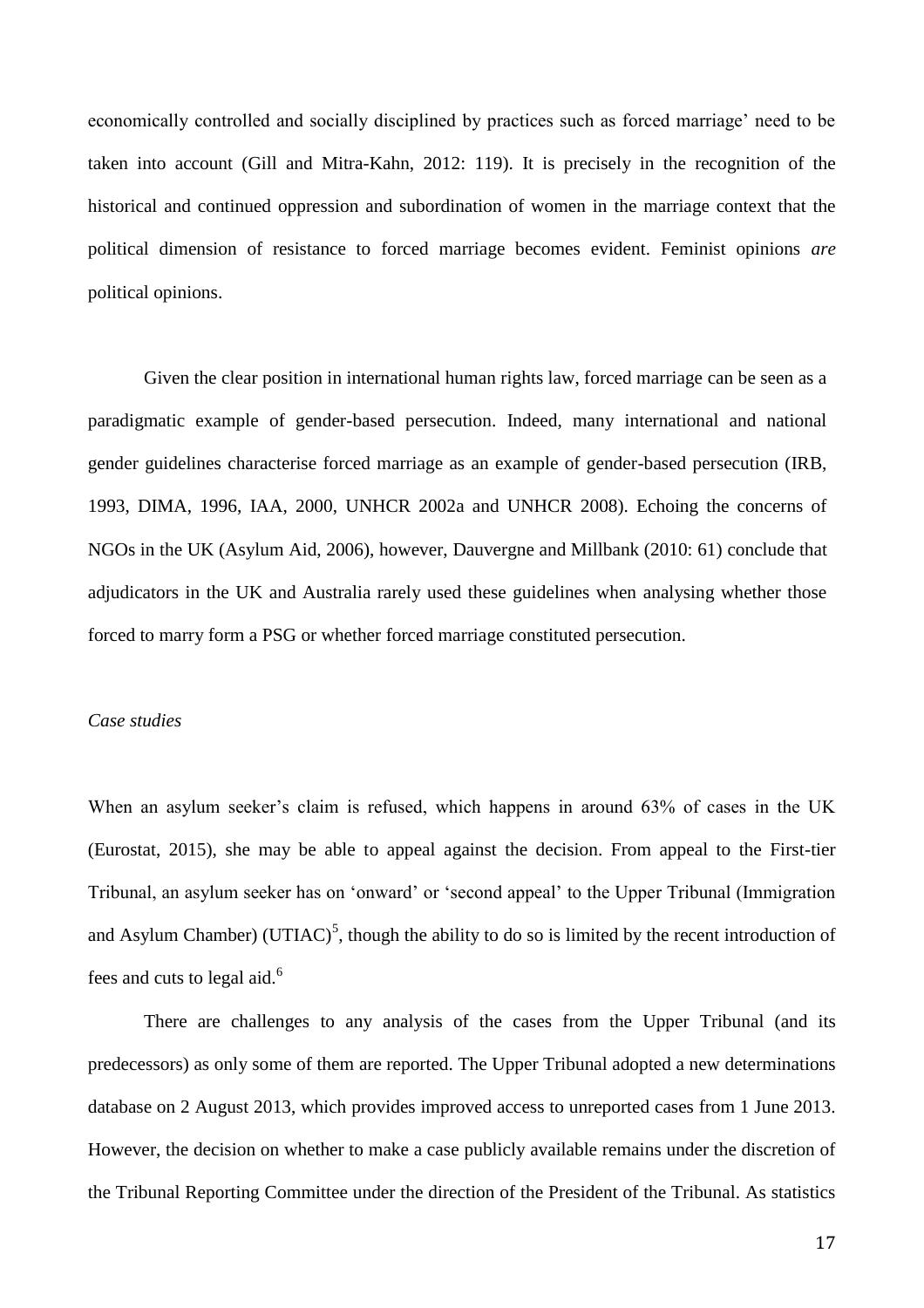are not available, it is not possible to say the extent to which the reported cases are representative. Altogether, there were 11 reported cases that dealt with women fleeing forced marriage, or the risk thereof to varying degrees. While the small number of the cases precludes any causal analysis, their jurisprudence can give us some illustration of how, at least in some cases, the political opinion has been understood. Out of the 11 reported cases dealing with women's appeals involving a forced marriage element between 2004 and  $2014^7$ , the political opinion ground was advanced in only three cases: *FB (Lone women - PSG – internal relocation – AA (Uganda) considered) Sierra Leone* [2008] UKAIT 00090, *[FM \(FGM\)](http://www.ait.gov.uk/Public/Upload/j2029/00060_ukait_2007_fm_sudan_cg.doc) Sudan CG* [2007] UKAIT 00060 and *FM (Sudan)* and *JM (Sufficiency of protection - IFA - FGM) Kenya* [2005] UKIAT 00050. In *JM (Kenya)*, the political opinion ground was not examined in any meaningful way but dismissed outright by the adjudicators who found that internal relocation was available. The following sections therefore focus on the two cases where the Tribunal did give consideration for the political opinion ground.

*FB (Sierra Leone)* shows most clearly the discriminatory nature of a male-centred approach to politics, and therefore the gendered application of international refugee law. FB came to the UK when she was 16 years old, having formerly lived in Bankala village in Sierra Leone with her parents and brothers. During the civil war, in 1999, her father was killed. Her mother was a local sowei (a leader of the so-called female initiation societies comprising of Sande/Bondo women in Sierra Leone and Liberia) (Steady, 2005) and one of the women who carried out FGM. When FB was about 16 she underwent FGM and while recovering in a nearby village, she was told that her mother had died and that she was to replace her mother as a sowei. On her return to her village she told of her reluctance to the local chief. However, he insisted that she must go through the rituals to become a sowei and become one of his wives. FB refused and fled.

FB's claim ultimately turned on an issue of internal relocation, as is common in these types of cases (Honkala, 2015). With respect to the consideration of the relevant Convention ground, the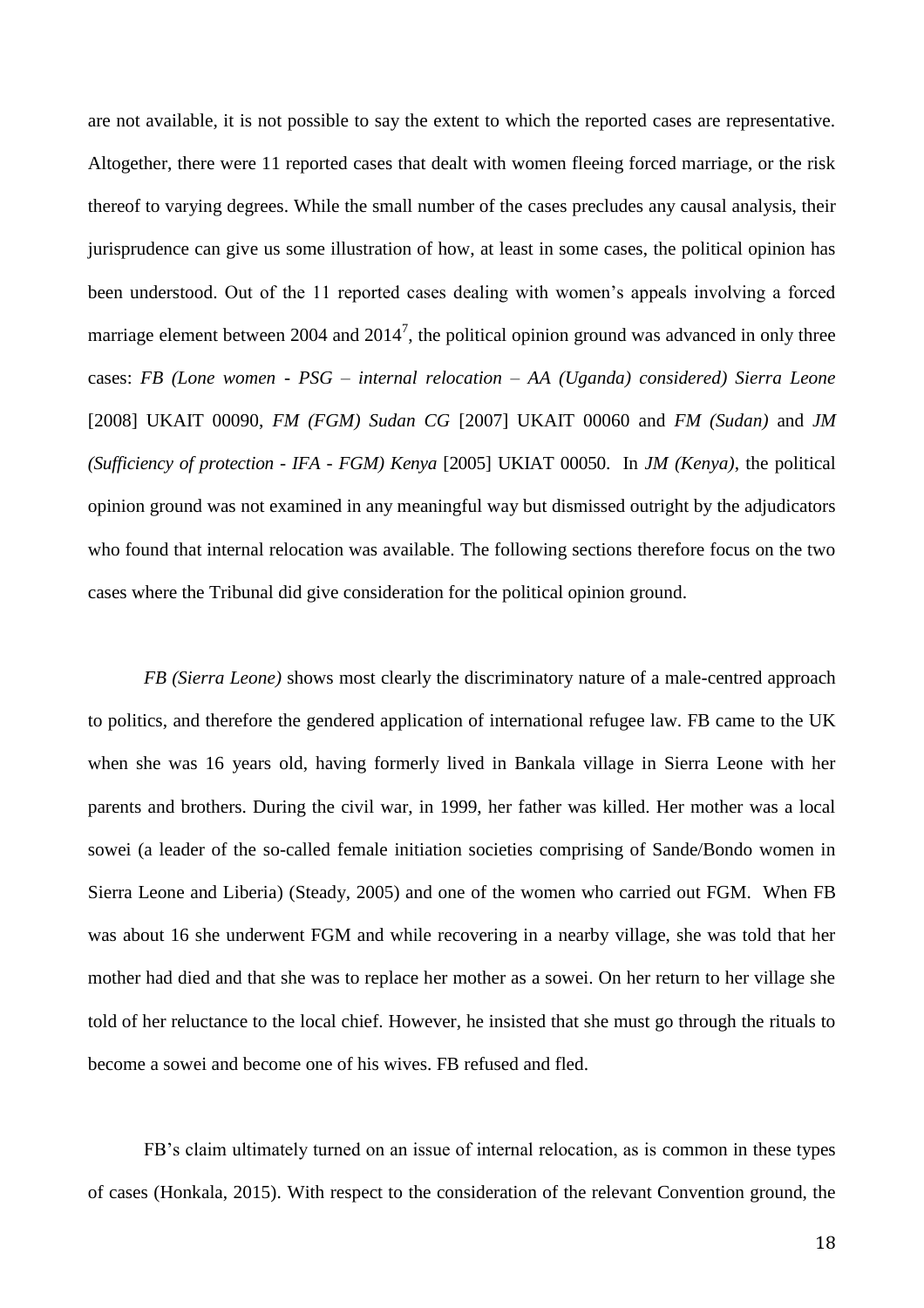Tribunal accepted that she fell within a PSG. However, she also advanced the political opinion ground and it is the Tribunal's consideration of this ground that is the focus here.

The adjudicators described FB as 'having rejected that role [becoming a sowei] because she is opposed to such traditional practices', as 'a woman who has eschewed traditional values, as part of a particular social group' 'by her resistance to accepting the prevailing cultural norms in her own rural society' (¶¶ 61, 62, 71). While the adjudicators' reasoning evidences a problematic view of 'culture', there is nothing in these passages that disqualify them from describing a political opinion.<sup>8</sup>

It is therefore striking that the adjudicators in *FB (Sierra Leone)* went on to find that *"the appellant, of course, holds no political opinions"* [my emphasis]. They then immediately contradicted this in the following sentence: 'she does not approve of FGM or wish to participate in the Bondo or to marry an elderly man occupying a position of local chief' (¶ 72). The adjudicators' reasoning is worth quoting at length here:

'[H]er motives are not political in any discernible way. That, however, is not the point. She has been identified as one who has rejected the traditional and customary ways of her village. Those traditions and customs include the recognition of the local chief in the social hierarchy. There is thus a political element that might be extracted both from the social place of Bondo and the position of the chief as the principal source of local governance. These so-called 'political' elements are relied upon to support a claim that a rejection of customary *mores* will be imputed as opposition to the existing *status quo* and therefore as an imputed political opinion giving rise to a further Convention reason' (¶ 73).

Here, the Tribunal's reasoning seemed to recognise that the argument advanced by her was that rejection of becoming a sowei and resistance to forced marriage was seen as opposition to the existing status quo. Furthermore, they seemed to recognise the political context of the local chief in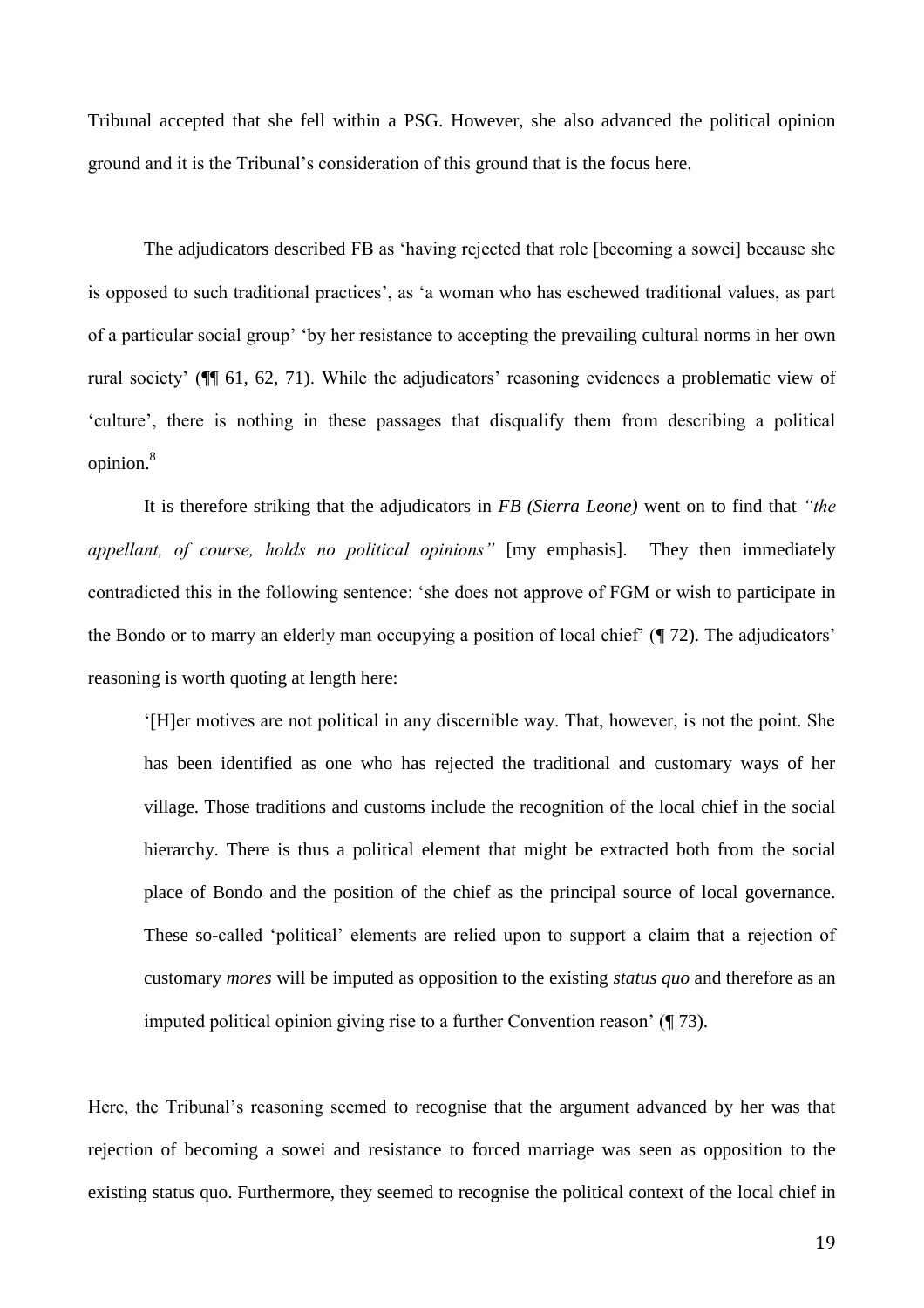the social hierarchy and the position of him as the principal source of local governance. Given this, however, the adjudicators continued:

'[W]e have, however, concluded that it does not, in spite of these political 'overtones'[….] Our view is that there is but a peripheral connection between these political strands and her resistance to being a sowei and becoming involved with rituals which she considers harmful and demeaning (both to herself and those subjected to them) and her obvious reluctance to marry a man for whom she does not care' (¶ 73).

The Tribunal's conceptualisation of politics here is very narrow. The adjudicators dismissed the evidence of her resistance being political, and described her actions as including 'so-called 'political' elements' and 'these political overtones', but having only a 'peripheral' connection to her resistance. The implication of the Tribunal here is that FB's resistance was not *really* political because it did not resemble the narrow male model where politics is what happens in the public sphere.

In finally dismissing the political opinion ground claim, the adjudicators stated that:

'[t]he fact that the chief is, in a sense, a local politician and that the Bondo has a political element in its operations is not conclusive in characterising, this claim as one of imputed political opinion. This classification may, in large measure, be a simple matter of fact' (¶ 73).

Furthermore, they concluded that 'these considerations are largely academic' (¶ 74). The adjudicators presented a positivist vision of law as able to separate itself from political considerations and able to read facts objectively. By describing the classification of the local chief as a politician to be 'a simple matter of fact', the adjudicators saw a 'truth' rather than a particular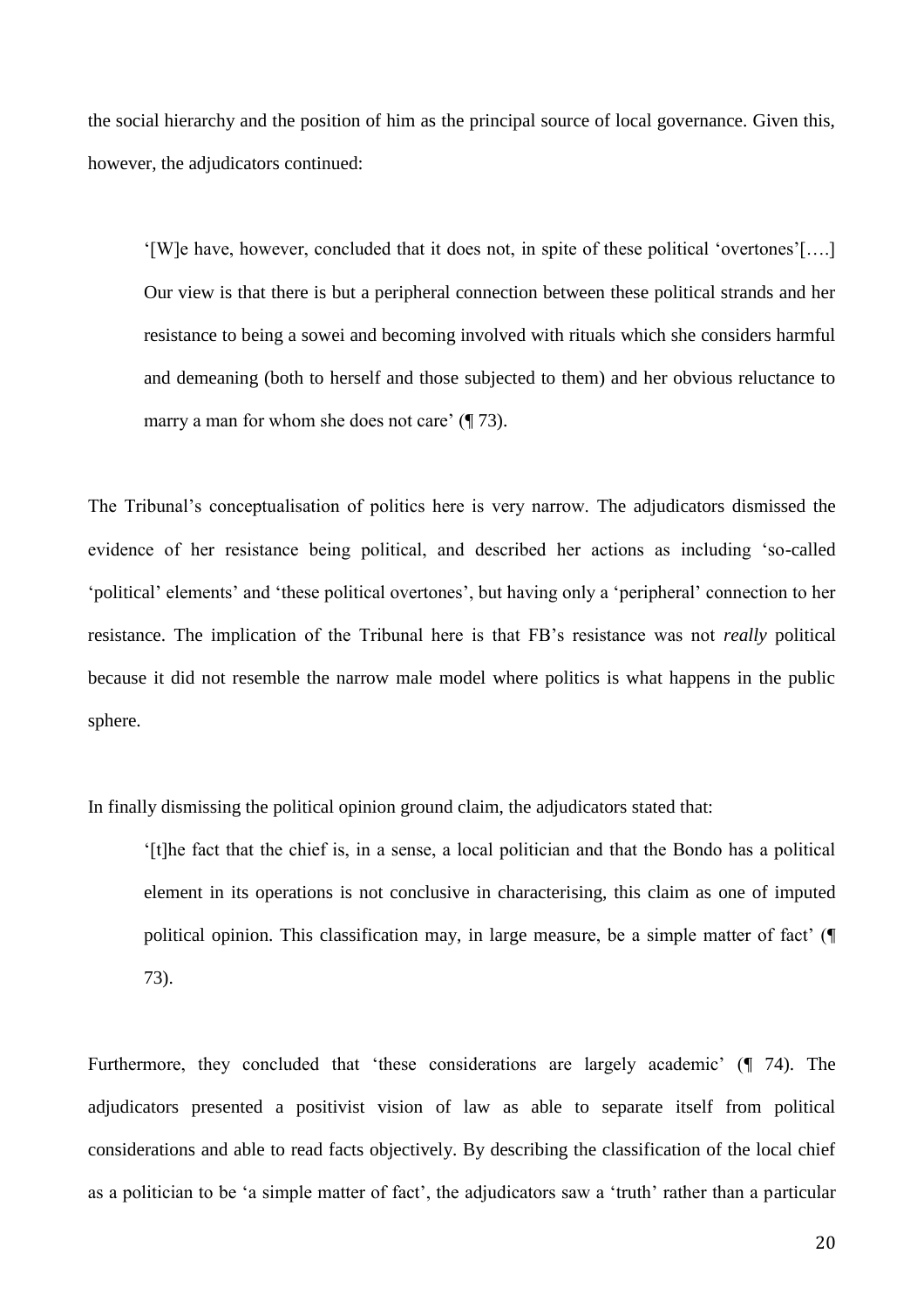interpretation. This in turn allowed them to find that, in any case, these questions were 'purely academic' because they had already identified 'that the harm is related to her particular social group' (¶ 74). Of course, this finding does not preclude a finding of political opinion ground because the Refugee Convention allows for multiple Convention grounds. More holistic interpretations often find that persecution engages more than one Convention ground. In fact, separating that which is the supposedly legal from that which are 'purely' academic masks the privileging of one type of politics over others. Essentially, then, by misinterpreting her political resistance as something private, the adjudicators not only perpetuated the public/private dichotomy but denied the asylum seeker woman's agency.

The Tribunal's reasoning in *FB (Sierra Leone)* evidences the pressing issue of gendered interpretation of the political opinion ground. The normative situations of political persecution that judges envision are moments where public figures, imagined to be men, publicly speak out against their government (McKinnon, 2010: 81, Musalo, 2003). However, FB's resistance was against her gendered oppression: it was against what was expected of her. Not only was her resistance political, it was identified as such by the local political power structures of the community. As Macklin (1995: 260) notes:

'[i]dentifying women's resistance to gender subordination as political opinion..[is]… profoundly feminist, if indeed one believes that the personal is political and that patriarchy is a system constituted primarily through power relations and not biology'.

In effect, the adjudicators failed to recognise how the asylum-seeker woman's resistance to particular gender roles and her refusal to be forced into marriage evidenced her *political* agency.

In *FM (Sudan)* the political opinion ground was argued in addition to a fear, if returned, of her daughters being subjected to FGM and forced marriage. FM gave evidence of her experience of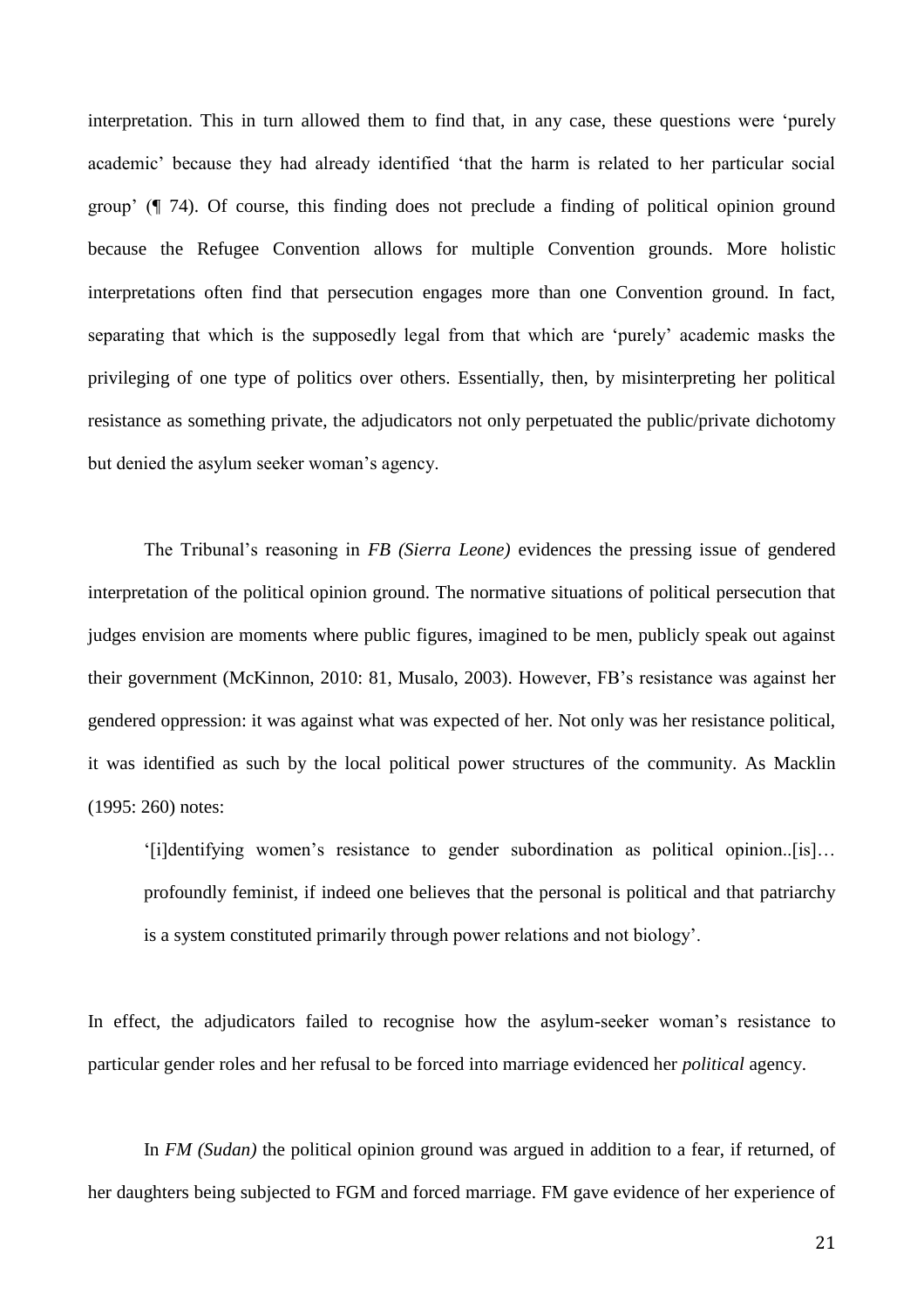FGM and how she had became politicised against it in her teens. She joined a women's union, distributed leaflets against FGM, attended a WHO meeting on FGM and participated in a demonstration against FGM and violence against women. As a result of her participation in the protest she lost her job as a teacher. After her marriage, three years later, she participated in another demonstration organised by the same women's union. The police intervened and she was arrested, interrogated for five hours and beaten. Subsequently, FM moved to Pakistan with her husband, where their four children were born. In Pakistan, FM continued her activism on women's rights. In 1999, the family moved to the UK on her husband's work posting, and in 2002 FM applied for leave to remain in the UK. FM also gave evidence of how she continued her political and human rights activities in the UK, joining the Sudan Human Rights Organisation, Sudanese Women's Rights Group, Darfur Centre for Human rights and Development as well as the Sudanese Solidarity Group. She attended protests, regular meetings and did volunteer work. The country expert stated that there was 'no doubt' that FM would have been noticed and labelled as an activist, and that her long association with Sudanese human rights organisations meant that she was associated with groups that were regarded, by the regime as 'an embarrassment' (¶ 27). Indeed, he said, 'they were regarded as real enemies of the regime' (¶ 27).

In this case, the Tribunal had to consider whether she would face future risk of persecution for reasons of a political opinion. Whilst 'accepting the genuineness of the first appellant's interest in women's rights in Sudan and her stance on the issue of FGM', the adjudicators did not consider that she had 'shown a genuine interest in overtly anti-regime activities during her time in UK' (¶ 149). The adjudicators arrived at this conclusion despite evidence from a country expert that the regime had continued to 'resist the presence and activities of human rights groups', that there had been efforts by the regime to legalise FGM, and that 'those who campaign against FGM are almost inevitably drawn from those who oppose the totalitarian regime on other grounds' (¶¶ 8, 15). There was evidence from the *British Medical Journal* that the Sudanese government was engaging in a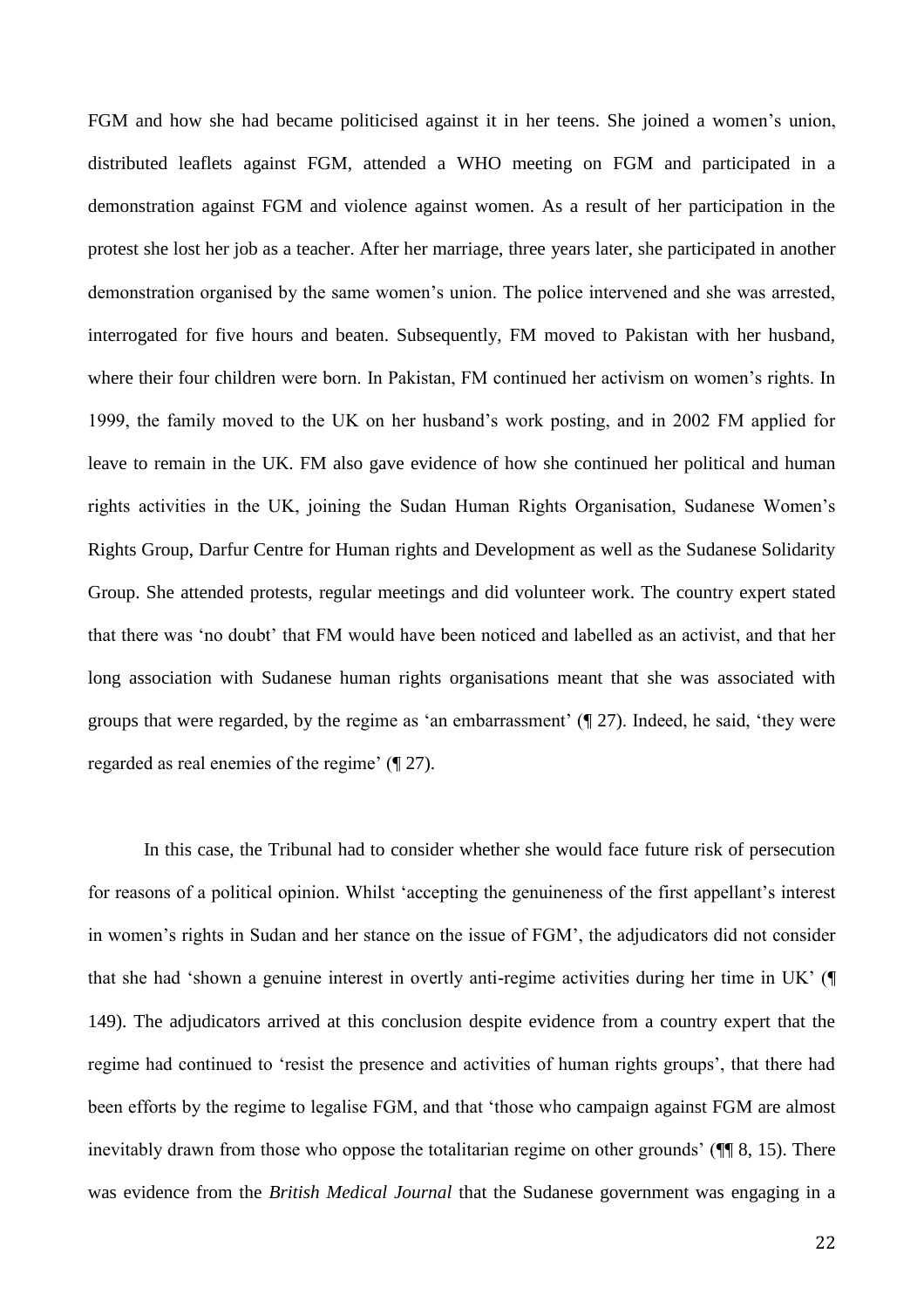clamp down on the press which was affecting public health campaigns as the government considered articles discussing FGM as 'subversive' (¶ 10).

In dismissing any connections between FM's political activities against FGM and the regime, the adjudicators fundamentally failed to appreciate the political interplay between gender and nation-building. The adjudicators refused to see how political power struggles, as in so many cases, are played out on women's bodies and how the controlling and policing of women's sexuality and their bodies are intertwined with propaganda about the 'nation's identity'. 'The politicisation of gender identity in the context of the type of nationalism' that President Bashir's regime was engaged in is familiar to feminist critiques on nationalism and struggles over national identity (Crawley, 2001: 108). As Crawley (2001: 108) has noted, 'many anti-colonial nationalist regimes have aimed to recover or reinvent "tradition" in order to develop a new nationalist consciousness'.

Indeed, President Bashir's regime had tied FGM to 'authenticity' and the discourse of 'getting back to origins' (Mustafa Abusharaf, 2006: 154) and was 'openly scornful' of international agreements, stating that Sudan refused to sign CEDAW because 'the country could do without such strange practices' (*FM (Sudan)* ¶ 14). The national identity in these types of nationalist struggles is often located within the private sphere, construed in "cultural" terms against the West, because women have been constructed as the bearers of an 'authentic/authenticated culture' (Crawley, 2001:108). However, as Mogdaham (1994: 16) argues, 'it is in the context of the intensification of religious, cultural, ethnic and national identity… that we see the politicisation of gender, the family and the position of women'. Through issuing policies that govern relations between men and women, from property rights to sexual and family relations this politicisation of gender becomes institutionalised (Crawley, 2001: 27). Seeing her political activities within their context of gender and nation-building explains why advocating women's rights was seen as subversive by the regime.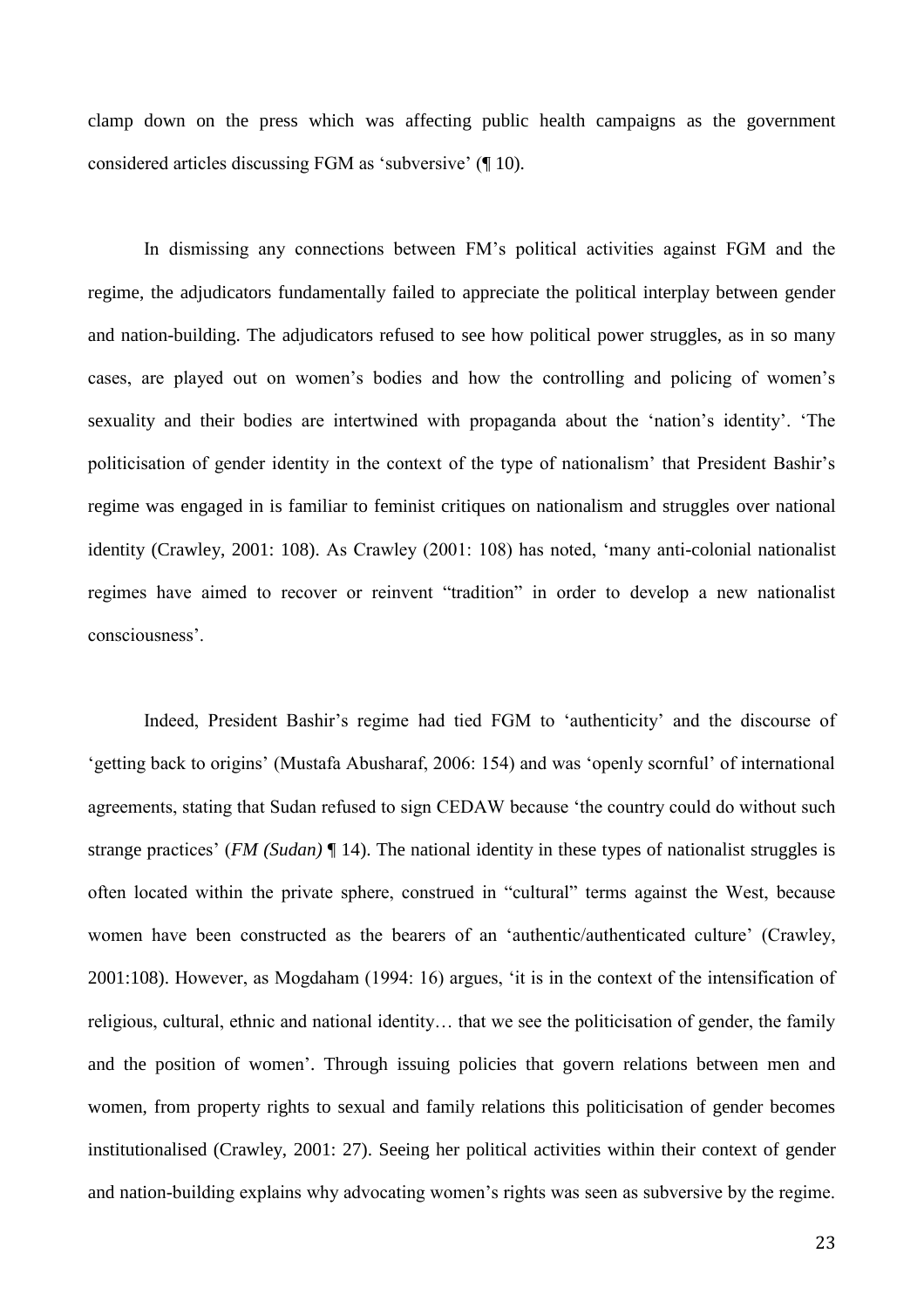The significance of this political process was lost on the Tribunal. As is well known, President Bashir was indicted to the ICC in 2009 on five counts of war crimes, including campaigns of torture and rape.

#### **Conclusion**

The UNHCR Gender Guidelines acknowledge the important interconnections between different Convention grounds and affirm that a claim based on transgression of social or religious norms could come under religion, political opinion or a PSG ground (2002, ¶ D (23)). It is important that women's resistance to their gendered oppression is recognised as evidencing women's political agency in order to avoid de-politicising their claims. The case of *FB (Sierra Leone)* is an example of jurisprudence whereby women's claims are constructed socially and culturally rather than recognising the central political dimensions and context. *FM (Sudan)* similarly evidences the troubling tendency to downplay women's political participation. Even when political activism against FGM was considered by the regime as subversive, the adjudicators did not consider that her political opinion was evidenced. In both cases the jurisprudence fails to recognise women's claims involving power relationships that reflect the political and legal position of women.<sup>9</sup> The decisions also demonstrate the ways the Tribunal examines the political opinion ground that reflects a narrow and masculine experience of the political.

It is not the purpose of this article to advocate the abandonment of the PSG ground in these types of cases. There may be benefits for advocates and practitioners to advance this group, depending on the particularities of the cases. Refugee determinations are always individualistic and decisions on which grounds to advance depend on the particular circumstances of the case. However, interpretations of the PSG ground remain uncertain and when it comes to women being recognised as such its use is not without its difficulties. Given the policy context in which European governments seek to restrict the number of asylum seekers, recognition of women per se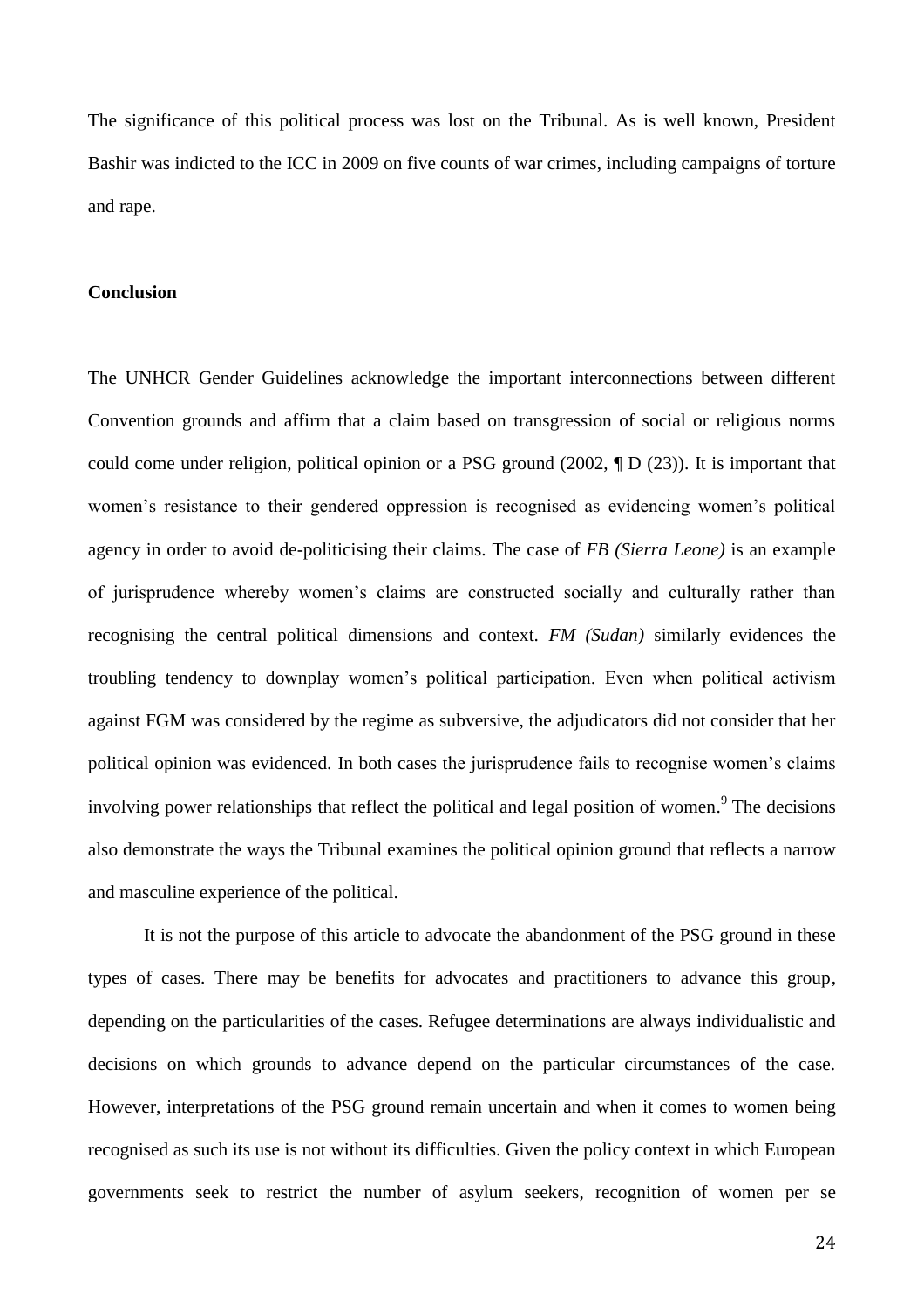constituting a PSG seems unlikely to be widely accepted (Crawley, 2001: 73, Freedman, 2015: 85). It also needs to be acknowledged that the desirability of such an approach is open to certain criticisms. Instead, framing women's asylum claims as related to the political opinion ground may avoid some of the practical and political concerns associated with PSG (Crawley: 2001; 69). At the same time, the connection of political opinion with a refugee is so ubiquitous that refugees continue to be described colloquially as 'political refugees'. It remains important therefore to challenge narrow, partial and gendered interpretations of what counts as political opinion. There are already cases based on forced marriage in which the political opinion ground has been advanced and the ways in which it has been interpreted can shed light on the challenges, which women may face when advancing this ground. Arguably, there is a need to rethink the political opinion ground as a basis for women's gender-based persecution claims.

Although much has been achieved in the field of gender and refugee law, there remains slow progress in terms of national tribunals utilising gender guidelines that call for gender-sensitive approaches to interpreting the Refugee Convention. This is of particular concern in the UK where after the reconstitution of the appeal tribunal in 2005, the new Tribunal considered itself not bound by its predecessors Gender Guidelines (Asylum Aid, 2007: 20). Clearly the issue is politically controversial and the governmental position on restricting avenues for migration poses significant challenges for refugee advocates, activists and asylum seekers. Considering that the refugee determination processes suffer from a number of institutional challenges, from lack of resources to lack of adequate training of decision-makers, perhaps critiquing the use for the political opinion ground may not be seen as the most strategically important goal. This does not however diminish the importance or the need for challenging gendered interpretations of the Convention and for making the case for women's political agency and resistance to gendered oppression to be seen as political. In such circumstances where the resistance to forced marriage is seen by the claimant as an expression of their political opinion to their gendered oppression and where the state is unwilling or unable to offer protection of the rights of the claimant, advancing the political opinion ground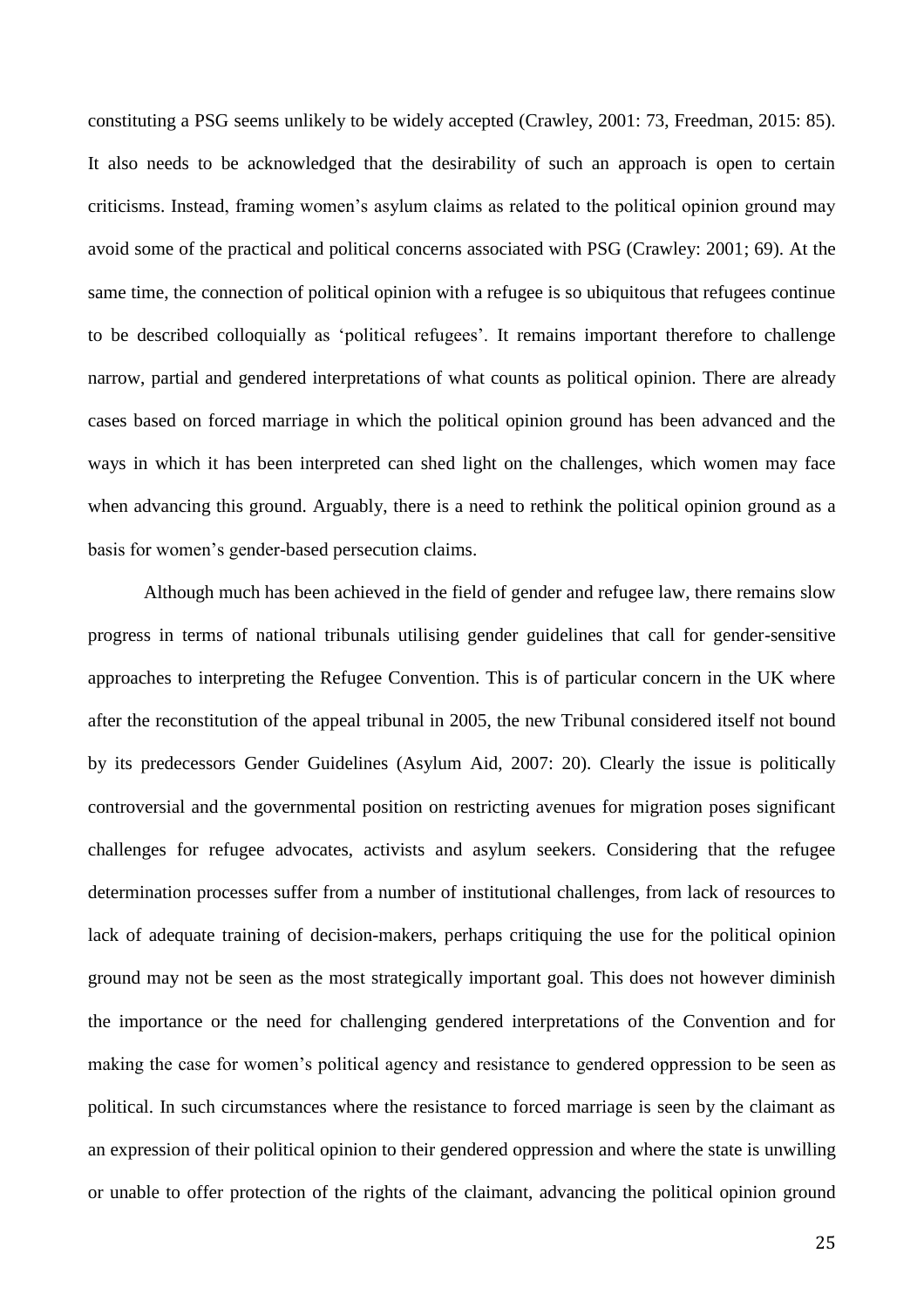can be warranted. Crucially, from a feminist perspective this avoids constructing women narrowly

as victims of their social or cultural circumstances and de-politicising their resistance, but rather

recognises the women as active political actors.

#### **Notes**

 $\overline{a}$ 

- 1. UNHCR Executive Committee (1995) *Conclusion No.77 (XLVI),* (1996), *Conclusion No.79 (XLVIII),*(1997)*,Conclusion No.81 (XLVIII),* (1999) *Conclusion No.87 (L),* .
- 2. The protected characteristics approach originated in the US BIA case *Matter of Acosta* I. & N. Dec. 211 (1985) but has since become dominant, having been adopted in Canada, New Zealand and the UK.
- 3. *The Prosecutor of the Special Court v. Alex Tamba Brima, Brima Bazzy Kamara, Santigie Borbor Kanu (the AFRC accused) (Appeal Judgment)*, SCSL-2004-16-A, Special Court for Sierra Leone, 22 February 2008.
- 4. International data shows that young girls and women are disproportionally affected by forced marriage and much of this data concerns child marriage (Psaila E, 2016). The UK Forced Marriage Unit recorded its enquiries in 2015 to be 80% female and 20% male victims (UK Home Office & Foreign & Commonwealth Office, 2016).
- 5. For a comprehensive review of the changes see, Craig S and Fletcher M (2012).
- 6. Although asylum seekers continue to have a right to legal aid, practical access to such has been limited by reduction in service and closures of the two major providers of immigration and asylum advice and representation: Refugee and Migrant Justice (RMJ) and Immigration Advisory Service (IAS). See, Burridge A and Gill N (2016).
- 7. Cases were only examined at the Upper Tribunal level as First-tier Tribunal decisions are not publicly available. Research was conducted during 2010-2014, and a 10-year period was chosen as it represents a relatively substantial period of time where jurisprudential and policy trends may be gleaned and reflected upon. In the same time period, there was one case involving a male claimant *OO (gay men; risk) Algeria CG* [2013] UKUT 00063.
- 8. There seems to be a tendency to assign these types of harms to culture rather than viewing them as a result of gender inequality. The tendency to exoticize harms has been discussed in the US context (Millbank J and Dauvergne C, 2010).
- 9. For a critique of this issue in the Australian context, see, Kneebone S (2005).

#### **References**

- Arbel E, Dauvergne C and Millbank J eds. (2014) *Gender in Refugee Law: From the Margins to the Centre* London: Routledge.
- Asylum Aid (2007) *Asylum Aid's Submission of Evidence to Independent Asylum Commission*. Available at [http://www.asylumaid.org.uk/wp](http://www.asylumaid.org.uk/wp-content/uploads/2013/02/Submission_of_evidence_to_the_Independent_Asylum_Commission.pdf)[content/uploads/2013/02/Submission\\_of\\_evidence\\_to\\_the\\_Independent\\_Asylum\\_Commissi](http://www.asylumaid.org.uk/wp-content/uploads/2013/02/Submission_of_evidence_to_the_Independent_Asylum_Commission.pdf) [on.pdf](http://www.asylumaid.org.uk/wp-content/uploads/2013/02/Submission_of_evidence_to_the_Independent_Asylum_Commission.pdf) (accessed 5.8.2015).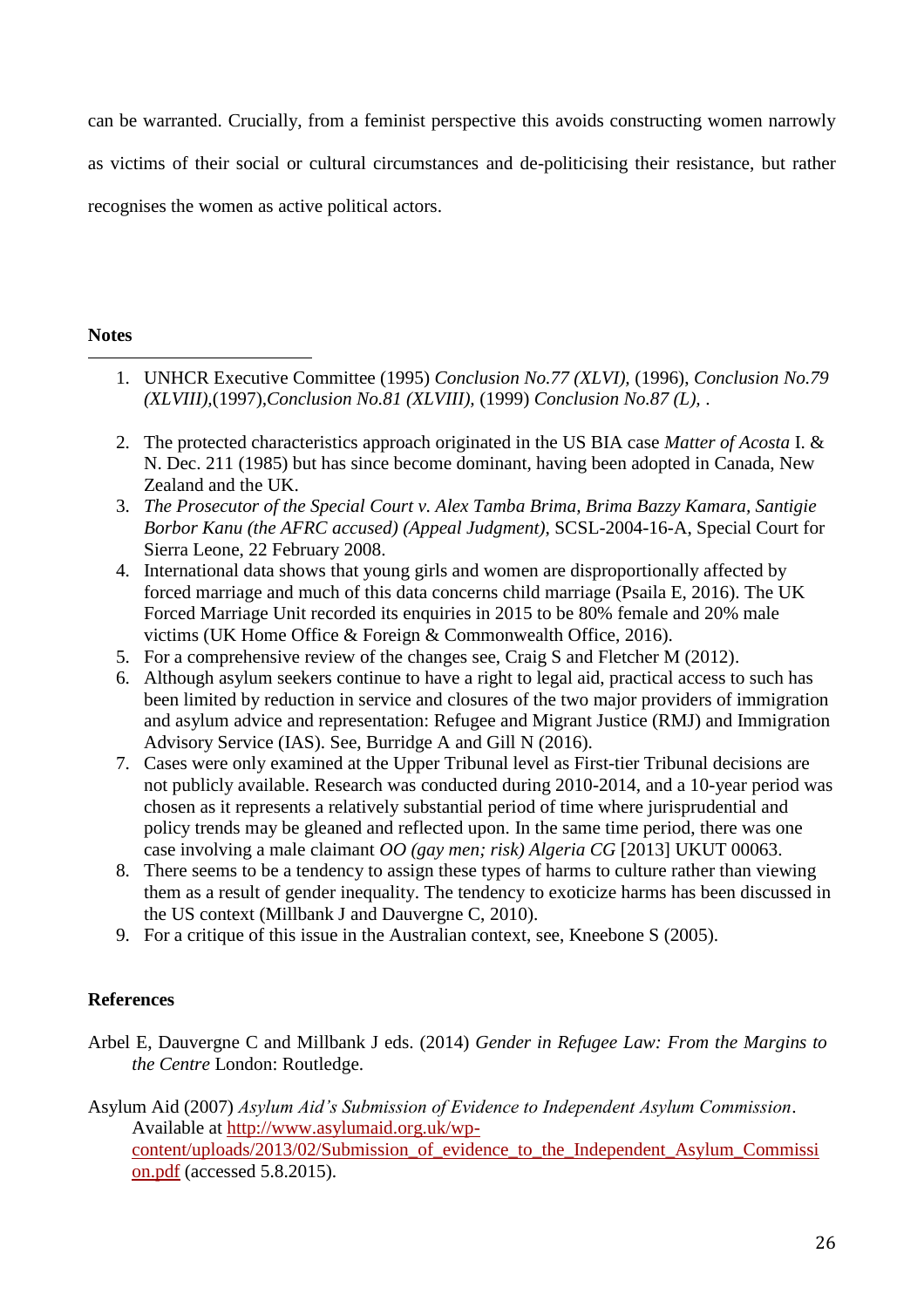- l Baillot H et al. (2014) Reason to Disbelieve: Evaluating the Rape Claims of Women Seeking Asylum in the UK *International Journal of Law in Context* 10 (1): 105-139.
- Beyani C (1995) The Needs of Refugee Women: A Human Rights Perspective *Gender & Development* 3 (2): 29-35.
- Bitoulas A (2015) Asylum Applications and First Instance Decisions on Asylum Applications: 2014, Issue number 3/2015. Eurostat. Available at [http://ec.europa.eu/eurostat/documents/4168041/6742650/KS-QA-15-003-EN-](http://ec.europa.eu/eurostat/documents/4168041/6742650/KS-QA-15-003-EN-N.pdf/b7786ec9-1ad6-4720-8a1d-430fcfc55018)[N.pdf/b7786ec9-1ad6-4720-8a1d-430fcfc55018](http://ec.europa.eu/eurostat/documents/4168041/6742650/KS-QA-15-003-EN-N.pdf/b7786ec9-1ad6-4720-8a1d-430fcfc55018) (accessed 6.8.2015).
- Burridge A and Gill N (2016) Conveyor-Belt Justice: Precarity, Access to Justice, and Uneven Geographies of Legal Aid in UK Asylum Appeals *Antipode* 1-20.
- Ceneda S and Palmer C (2006) *'Lip Service' or Implementation?: The Home Office Gender Guidance and Women's Asylum Claims in the UK*. Asylum Aid, Refugee Women's Research Project. Available at [http://d2ihhomkd2yhtk.cloudfront.net/wp](http://d2ihhomkd2yhtk.cloudfront.net/wp-content/uploads/2013/02/Lip_Service_or_Implementation.pdf)[content/uploads/2013/02/Lip\\_Service\\_or\\_Implementation.pdf](http://d2ihhomkd2yhtk.cloudfront.net/wp-content/uploads/2013/02/Lip_Service_or_Implementation.pdf) (accessed 2.8.2015).
- Charlesworth H (1988-1999) Public/Private Distinction and the Right to Development in International Law *Australian Yearbook of International Law* 12: 190-204.
- Charlesworth H, Chinkin C and Wright S (1991) Feminist Approaches to International Law *American Journal of International Law* 85 (4): 613-645.
- Cheal D (2008) *Families in Today's World* Abingdon: Routledge.
- Copeland E (2003) A Rare Opening in the Wall: The Growing Recognition of Gender-based Persecution. In Steiner N et al. eds. *Problems of Protection: The UNHCR, Refugees and Human Rights in the 21st Century* London: Routledge, pp. 101-116.
- Craig S and Fletcher M (2012) The Supervision of Immigration and Asylum Appeals in the UK-Taking Stock *International journal of Refugee Law* 24 (1): 60-84.
- Crawley H (2000) Gender, Persecution and the Concept of Politics in the Asylum Determination Process *Forced Migration Review* 9: 17-20.
- Crawley H (2001) *Refugees and Gender: Law and Process* London: Jordans.
- Crawley H (1999) Women and Refugee Status: Beyond the Public/ Private Dichotomy in the UK Asylum Policy. In Indra D ed. *Engendering Forced Migration: Theory and Practice* Oxford: Berghahn Books, pp. 308- 333.
- Dauvergne C and Millbank J (2010) Forced Marriage as a Harm in Domestic and International Law *Modern Law Review* 73 (1): 57-88.
- Department of Immigration and Multicultural Affairs of Australia (DIMA) (1996) *Refugee and Humanitarian Visa Applications: Guidelines on Gender Issues for Decision-makers*.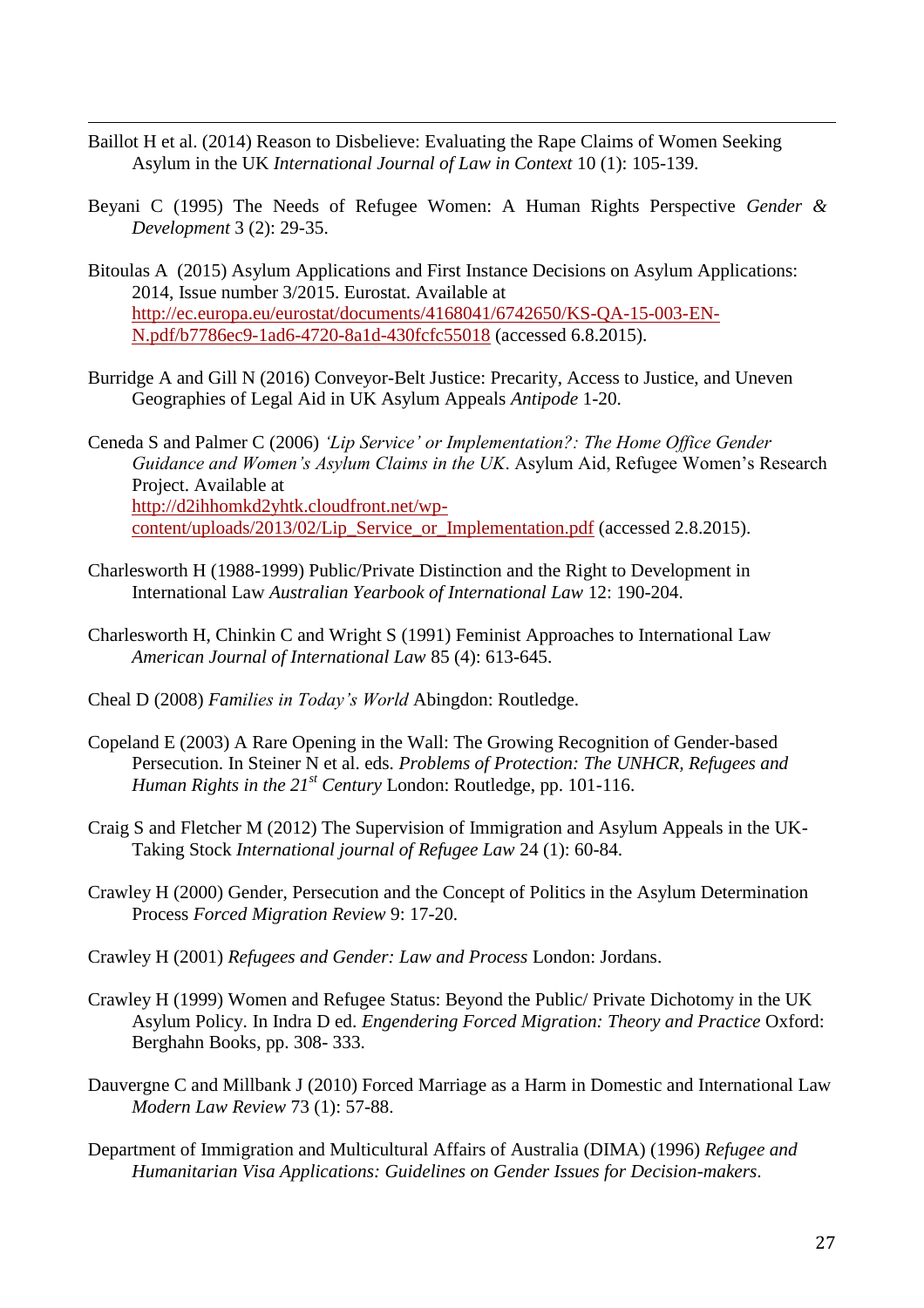Edwards A (2003) Age and Gender Dimensions in International Refugee Law. In Feller E, Türk V and Nicholson F eds. *Refugee Protection in International Law: UNHCR's Global Consultations on International Protection* Cambridge: Cambridge University Press, pp. 46- 80.

l

- Edwards A (2010) Transitioning Gender: Feminist Engagement With International Refugee Law and Policy 1950-2010 *Refugee Survey Quarterly* 29 (2): 21-45.
- Foster M (2007) *International Refugee Law and Socio-Economic Rights: Refuge From Deprivation*  Cambridge: Cambridge University Press.
- Foster M (2014) Why We Are Not There Yet: The Particular Challenge of 'Particular Social Group'. In Arbel E, Dauvergne C and Millbank J eds. *Gender in Refugee Law: From the Margins to the Centre* London: Routledge, pp. 17-45.
- Freedman J (2015) *Gendering the International Asylum and Refugee Debate* London: Palgrave Macmillan.
- Gill A and Mitra-Kahn T (2012) Modernising the Other: Assessing the Ideological Underpinnings of the Policy Discourse on Forced Marriage in the UK *Policy & Politics* 40 (1): 107-122.
- Goodwin-Gill G and McAdam J eds. (2007) *The Refugee in International Law* Oxford: Oxford University Press.
- Grahl-Madsen A (1966) *The Status of Refugees in International Law* Leyden: Sitjhoff.
- Greatbatch J (1989) The Gender Difference: Feminist Critiques of Refugee Discourse *International Journal of Refugee Law* 1 (4): 517-527.
- Haines R QC (2003) Gender-related Persecution. In Feller E, et al. eds. *Refugee Protection in International Law: UNHCR's Global Consultations on International Protection Cambridge:* Cambridge University Press, pp. 320- 350.
- Harvey C (1999) Engendering Asylum Law: Feminism, Process and Practise. In Millns S and Whitte N eds. *Feminist Perspectives on Public Law* London: Cavendish, pp. 211- 243.
- Hathaway J C and Foster M. (2003) Membership of a Particular Social Group: Discussion Paper No. 4, Advanced Refugee Law Workshop, International Association of Refugee Law Judges, Auckland, New Zealand, October 2002 *International Journal of Refugee Law* 15 (3): 477- 491.
- Honkala N (2015) [A Feminist Human Rights Perspective on the Use](http://centaur.reading.ac.uk/39093/) of Internal Relocation by [Asylum Adjudicators.](http://centaur.reading.ac.uk/39093/) In Green J A. and Waters C P M eds. *Adjudicating International Human Rights: Essays in Honour of Sandy Ghandhi*. Leiden: Brill Nijhoff, pp. 148-166.
- Home Office and Foreign & Commonwealth Office (2016): *Forced Marriage Statistics 2015*. Available at [https://www.gov.uk/government/uploads/system/uploads/attachment\\_data/file/505827/Forced](https://www.gov.uk/government/uploads/system/uploads/attachment_data/file/505827/Forced_Marriage_Unit_statistics_2015.pdf) [\\_Marriage\\_Unit\\_statistics\\_2015.pdf](https://www.gov.uk/government/uploads/system/uploads/attachment_data/file/505827/Forced_Marriage_Unit_statistics_2015.pdf) (accessed 13.6.2016).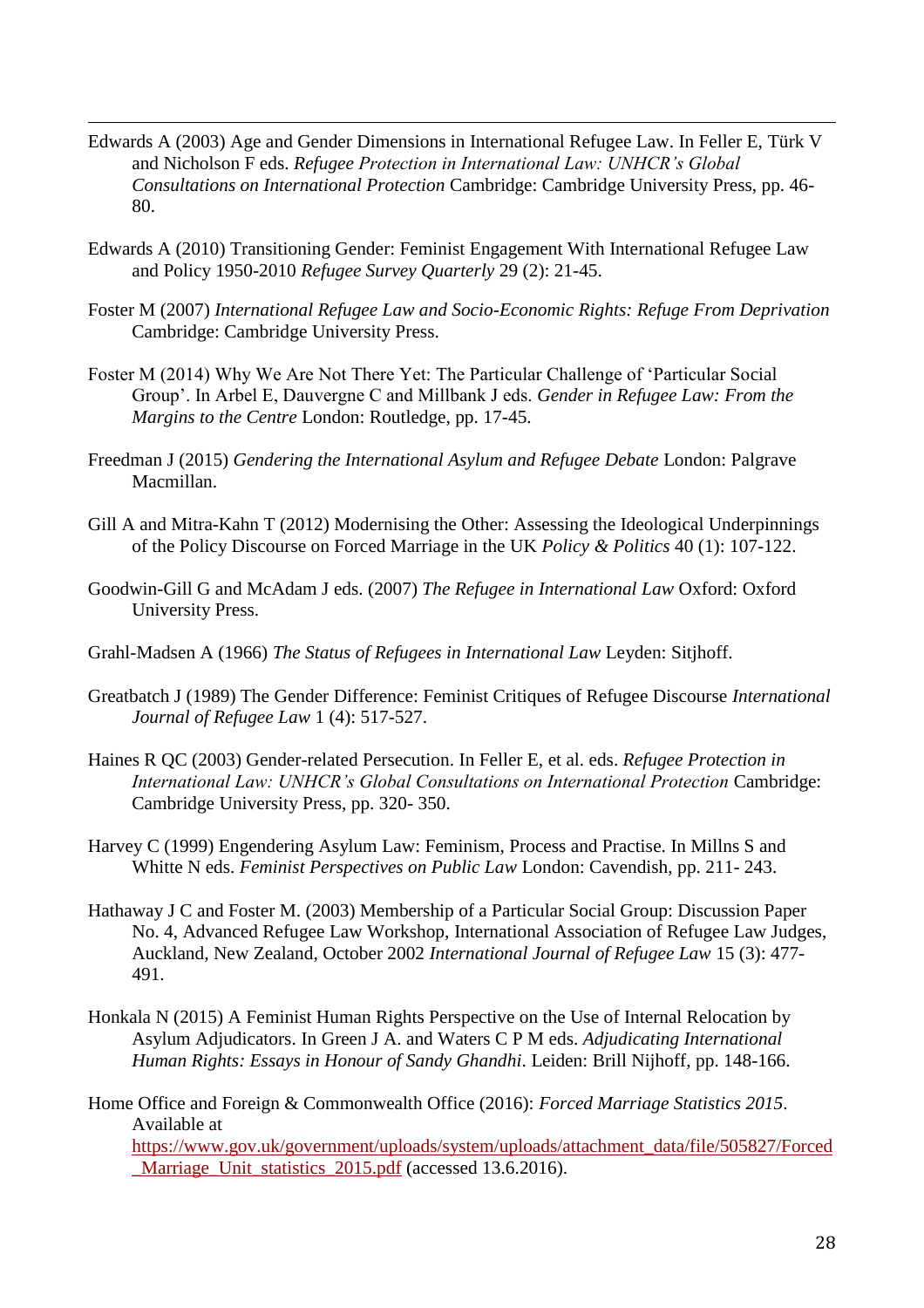- l Immigration Appellate Authority (IAA) (2000) *Asylum Gender Guidelines*. Available at <http://www.refworld.org/docid/3ae6b3414.html> (accessed 5.8.2015).
- Immigration and Refugee Board of Canada (IRB) (1993) *Chairperson Guideline 4: Women Refugee Claimants Fearing Gender-Related Persecution.* 8 March. Ottawa, Immigration and Refugee Board.
- Indra D. (1987) Gender: A Key Dimension of the Refugee Experience *Refuge* 6: 3-4.
- International Center for Research on Women (2012) *Child Marriage: Facts and Figures*. Available at<http://www.icrw.org/child-marriage-facts-and-figures> (accessed 5.8.2015).
- Juss S S (2013) The UNHCR Handbook and the Interface Between 'Soft Law' and 'Hard Law' in International Refugee Law. In Juss S S and Harvey C eds. *Contemporary Issues in Refugee Law* Cheltenham: Edward Elgar Publishing Limited, pp. 31- 67.
- Kelly B. (2010) What is a 'Particular Social Group'? A Review of the Development of the Refugee Convention in England *Journal of Immigration, Asylum and Nationality Law* 24 (1) 9-28.
- Kneebone S (2005) Women Within the Refugee Construct: 'Exclusionary Inclusion' in Policy and Practice- the Australian Experience *International Journal of Refugee Law* 17 (1): 7-42.
- MacKinnon C (1989) *Toward a Feminist Theory of the State* London: Harvard University Press.
- Macklin A (1998) Cross-Border Shopping for Ideas: A Critical Review of United States, Canadian and Australian Approaches to Gender-Related Asylum Claims *Georgetown Immigration Law Journal* 13 (1): 25-71.
- Macklin A (1995) Refugee Women and the Imperative of Categories *Human Rights Quarterly* 17 (2): 213-272.
- McKinnon S (2010) Excavating Gender in Women's Early Claims to Political Asylum in the United States *Women's' Studies in Communication* 33 (2): 79-95.
- Millbank J and Dauvergne C (2010) Forced Marriage and the Exotization of Gendered Harms in United States Asylum Law *Columbia Journal of Gender and Law* 19 (4) 898-964.
- Moghadam V (1994) Women and Identity Politics in Theoretical and Comparative Perspective. In Moghadam V ed. *Identity Politics and Women: Cultural Reassertions and Feminisms in International Perspective* Oxford: Westview Press, pp. 3- 26.
- Mullally S (2013) Gender Asylum Law: Providing Transformative Remedies? In Juss S and Harvey C ed. *Contemporary Issues in Refugee Law* Cheltenham: Edward Elgar, pp. 196-224.
- Musalo K (2003) Revisiting Social Group and Nexus in Gender Asylum Claims: A Unifying Rationale for Evolving Jurisprudence *De Paul Law Review* 52 (3): 777-808.
- Mustafa Abusharaf R (2006) *Female Circumcision: Multicultural Perspectives* Pennsylvania: University of Pennsylvania Press.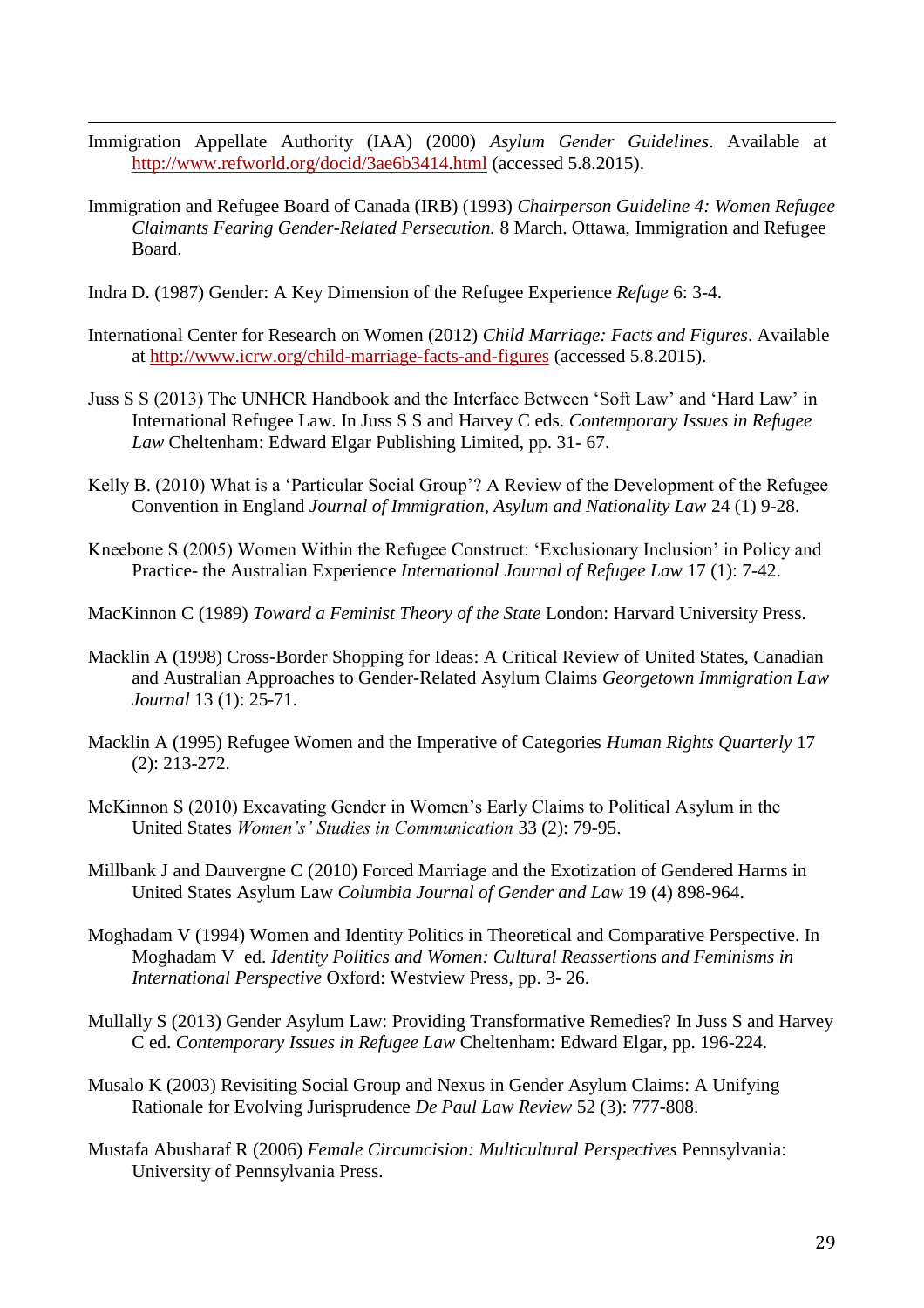l Oswin N (2001) Rights Spaces: An Exploration of Feminist Approaches to Refugee Law *International Feminist journal of Politics* 3 (3): 347-364.

Pateman C (1988) *The Sexual Contract* Cambridge: Polity.

- Psaila E (2016) *Forced Marriage From a Gender Perspective* Directorate General for Internal Policies: Citizen's Rights and Constitutional Affairs, European Parliament. Available at [http://www.europarl.europa.eu/RegData/etudes/STUD/2016/556926/IPOL\\_STU\(2016\)55692](http://www.europarl.europa.eu/RegData/etudes/STUD/2016/556926/IPOL_STU(2016)556926_EN.pdf) [6\\_EN.pdf](http://www.europarl.europa.eu/RegData/etudes/STUD/2016/556926/IPOL_STU(2016)556926_EN.pdf) (accessed 13.6.2016).
- Razack S (1995) Domestic Violence as Gender Persecution: Policing the Borders of Nation, Race and Gender *Canadian Journal of Women and the Law* 8: 45-88.
- Refugee Women's Legal Group (RWLG) (1998) *Gender Guidelines for the Determination of Asylum Claims in the UK*. Available at <http://www.ilpa.org.uk/data/resources/4112/genderguidelines.pdf> (5.8.2015).
- Spijkerboer T (2000) *Gender and Refugee Status* Aldershot: Ashgate.
- Steady F C (2005) *Women and Collective Action in Africa: Development, Democratization, and Empowerment* Basingstoke: Palgrave Macmillan.
- Stevens M (1993) Reorganizing Gender-specific Persecution: A Proposal to Add Gender as a Sixth Refugee Category *Cornell Journal of Law and Public Policy* 3 (1): 179-219.
- Sundari A and Gill A (2009) Coercion, Consent and the Forced Marriage Debate in the UK *Feminist Legal Studies* 17 (2): 165-184.
- Thornton M (1995) The Cartography of Public and Private. In Thornton M. ed. *Public and Private Feminist Legal Debates* Oxford: Oxford University Press, pp. 1-16.
- Thornton M (1991) The Public/Private Dichotomy; Gendered and Discriminatory *Journal of law and Society* 18 (4): 448-463.
- UK Home Office (2004) *Gender Issues in the Asylum Claim.* Available at [http://www.ukba.homeoffice.gov.uk/sitecontent/documents/policyandlaw/asylumpolicyinstr](http://www.ukba.homeoffice.gov.uk/sitecontent/documents/policyandlaw/asylumpolicyinstructions/apis/gender-issue-in-the-asylum.pdf?view=Binary) [uctions/apis/gender-issue-in-the-asylum.pdf?view=Binary](http://www.ukba.homeoffice.gov.uk/sitecontent/documents/policyandlaw/asylumpolicyinstructions/apis/gender-issue-in-the-asylum.pdf?view=Binary) (accessed 6.8.2015)

UK Home Office (2006) *Gender Identity Issues in the Asylum Claim*. Available at [http://www.bia.homeoffice.gov.uk/sitecontent/documents/policyandlaw/asylumpolicyinstructions/a](http://www.bia.homeoffice.gov.uk/sitecontent/documents/policyandlaw/asylumpolicyinstructions/apis/genderissueintheasylum.pdf?view=Binary) [pis/genderissueintheasylum.pdf?view=Binary](http://www.bia.homeoffice.gov.uk/sitecontent/documents/policyandlaw/asylumpolicyinstructions/apis/genderissueintheasylum.pdf?view=Binary) (accessed 6.8.2015).

- UNHCR Executive Committee: "Refugee Protection and Sexual Violence", Conclusion No. 73 (XLIV) (1993). Available at<http://www.unhcr.org/3ae68c6810.html> (accessed 29.2.2012).
- UNHCR Executive Committee (1995) *General Conclusion on International Protection", Conclusion No.77 (XLVI)*. Available at<http://www.unhcr.org/3ae68c438.html> (accessed 5.8.2015).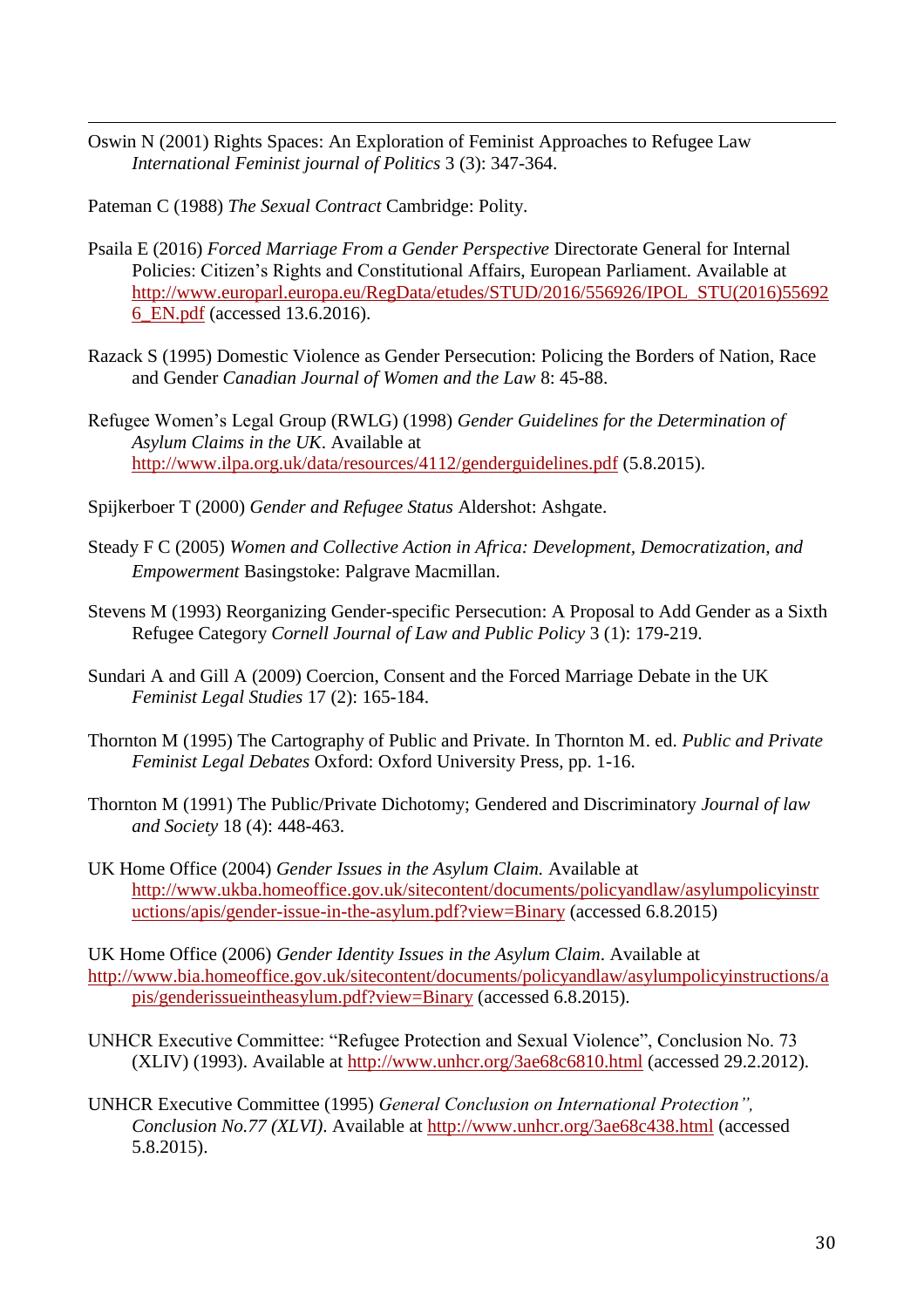- l UNHCR Executive Committee (1996) *General Conclusion on International Protection, Conclusion No.79 (XLVIII)*. Available at<http://www.unhcr.org/3ae68c430.html> (accessed 5.8.2015).
- UNHCR Executive Committee (1997) *General Conclusion on International Protection, Conclusion No.81 (XLVIII)*. Available at<http://www.unhcr.org/refworld/docid/3ae68c690.html> (accessed 5.8.2015).
- UNHCR Executive Committee (1999) *General Conclusion on International Protection, Conclusion No.87 (L)*. Available at<http://www.unhcr.org/3ae68c6ec.html> (accessed 5.8.2015).
- UNHCR (2008) *Guidance Note on Refugee Claims Relating to Sexual Orientation and Gender Identity*. 21 November. Geneva, Switzerland.
- UNHCR (2002a) *UNHCR Guidelines on International Protection: Gender-Related Persecution Within the Context of Article 1 A (2) of the 1951 Convention and/or its 1967 Protocol Relating to the Status of Refugees*. 7 May. Geneva, Switzerland.
- UNHCR (2002b) *UNHCR Guidelines on International Protection: Membership of a Particular Social Group Within the Context of Article 1 A (2) of the 1951 Convention and/or its 1967 Protocol Relating to the Status of Refugees*. 7 May. Geneva. Switzerland.
- UNHCR (1991) *UNHCR Guidelines on the Protection of Refugee Women*. Available at <http://www.refworld.org/docid/3ae6b3310.html> (accessed 5.8.2015).
- United Nations (1951) *Conference of Plenipotentiaries on the Status of Refugees and Stateless Persons*. Document number A/CONF.2/SR.3. 19 November. Geneva, Switzerland.
- United Nations (1994) *Question of Integrating the Rights of Women into the Human Rights Mechanisms of the United Nations and the Elimination of Violence Against Women*. Document number E/CN.4/RES/1994/45, 4 March. Geneva, Switzerland.
- United Nations (2003a) *Integration of the Human Rights of Women and Gender Perspective: Violence Against Women*. Document number E/CN.4/2003/75, 6 January. Geneva, Switzerland.
- United Nations (2003b) *Specific Human Rights Issues; Contemporary Forms Of Slavery; Report Of The Working Group On Contemporary Forms Of Slavery On Its Twenty-Eighth Session; Chairperson-Rapporteur: Mr. Paulo Sérgio Pinheiro*, Document number E/CN.4/SUB.2/2003/31, 27 June, Geneva, Switzerland.
- United Nations (1996) *Report of the Special Rapporteur on Violence Against Women, Its Causes and Consequences*. Document number E/CN.4/1996/53. 5 February. Geneva, Switzerland.
- United States Immigration and Naturalization Service (INS) (1995) *Considerations for Asylum Officers Adjudicating Asylum Claims from Women ('INS Gender Guidelines')*. 26 May. United States Bureau of Citizenship and Immigration Services.
- Valji N et al. (2003) Where are the Women? Gender Discrimination in Refugee Policies and Practices *Agenda* 55: 61-72.